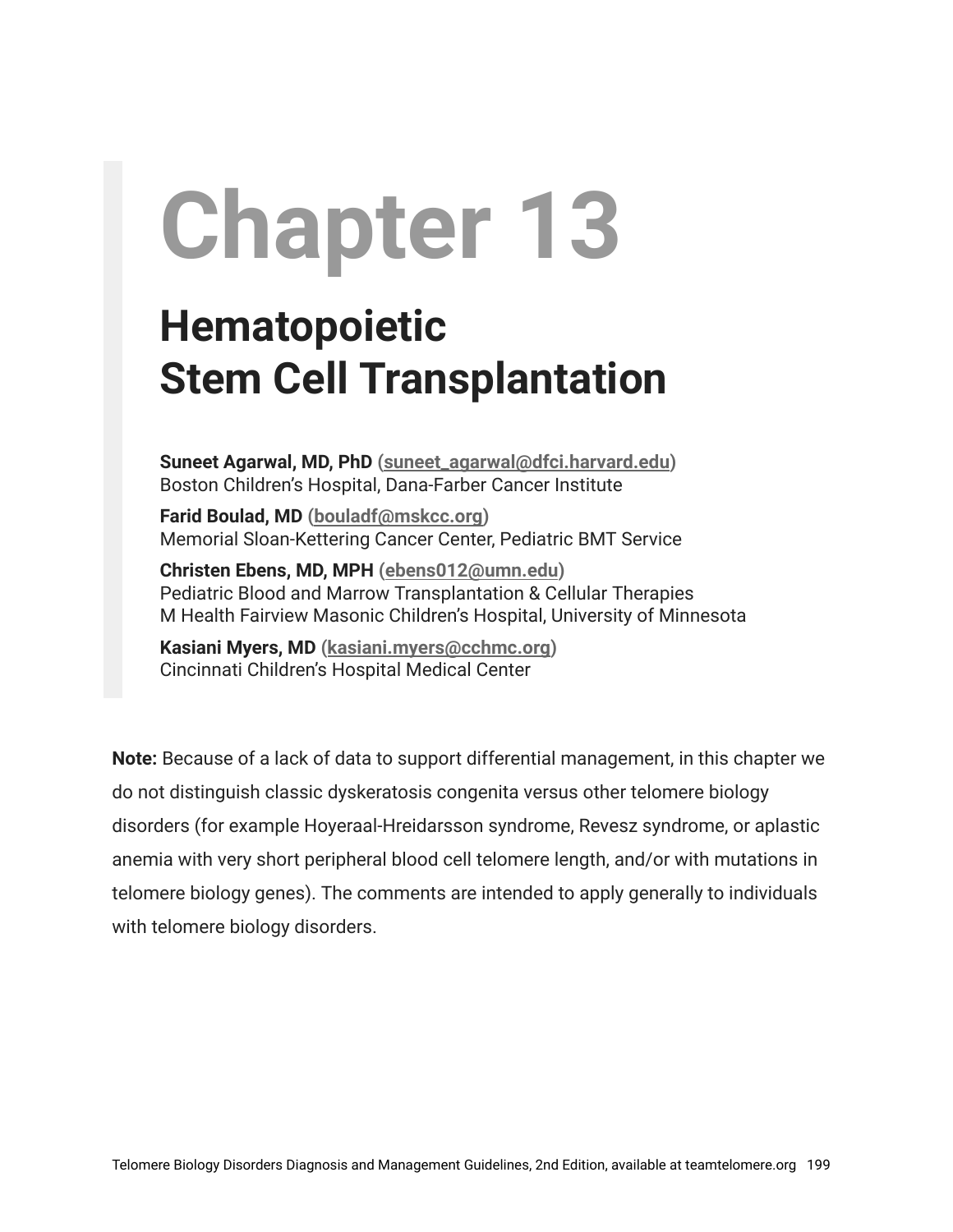## **Introduction**

Hematopoietic cell transplantation (HCT) can cure blood defects — bone marrow failure (BMF), myelodysplastic syndrome (MDS), and leukemia — in patients with dyskeratosis congenita (DC). However, HCT does not cure the other problems of DC. Early experience in HCT for DC was characterized by high morbidity and mortality, and raised concerns that conventional transplant regimens accelerated other disease manifestations in DC patients. HCT outcomes have improved in the past decade with advances in diagnosis, donor matching and supportive care, and prospective multi-center trials of reduced-intensity, disease-specific regimens.

## **History**

Case reports in the 1980s and 1990s demonstrated that aplastic anemia (i.e., bone marrow failure) in DC could be cured with HCT [1-11] (reviewed in de la Fuente and Dokal [12]). However, the overall results in this era were dismal, with a 5-year overall survival of approximately 45%, and no long-term survivors of unrelated donor HCT [12, 13]. More than half of all patients died within 4 months of the HCT procedure, most often due to infections, graft failure, or graft versus host disease (GVHD) [12-15].

A striking increase in fatal lung and vascular complications was noted, attributed to both predisposition to pulmonary and endothelial disease in DC patients, and heightened sensitivity to cytotoxic chemotherapy and radiation used in the conditioning regimens [2, 7, 8, 12]. Other factors contributed to poor outcomes. The interval from onset of BMF to transplant was often years [6], and identification of DC sometimes went undiagnosed until after HCT, because the clinical syndrome was not recognized, and genetic or functional testing was unavailable [5].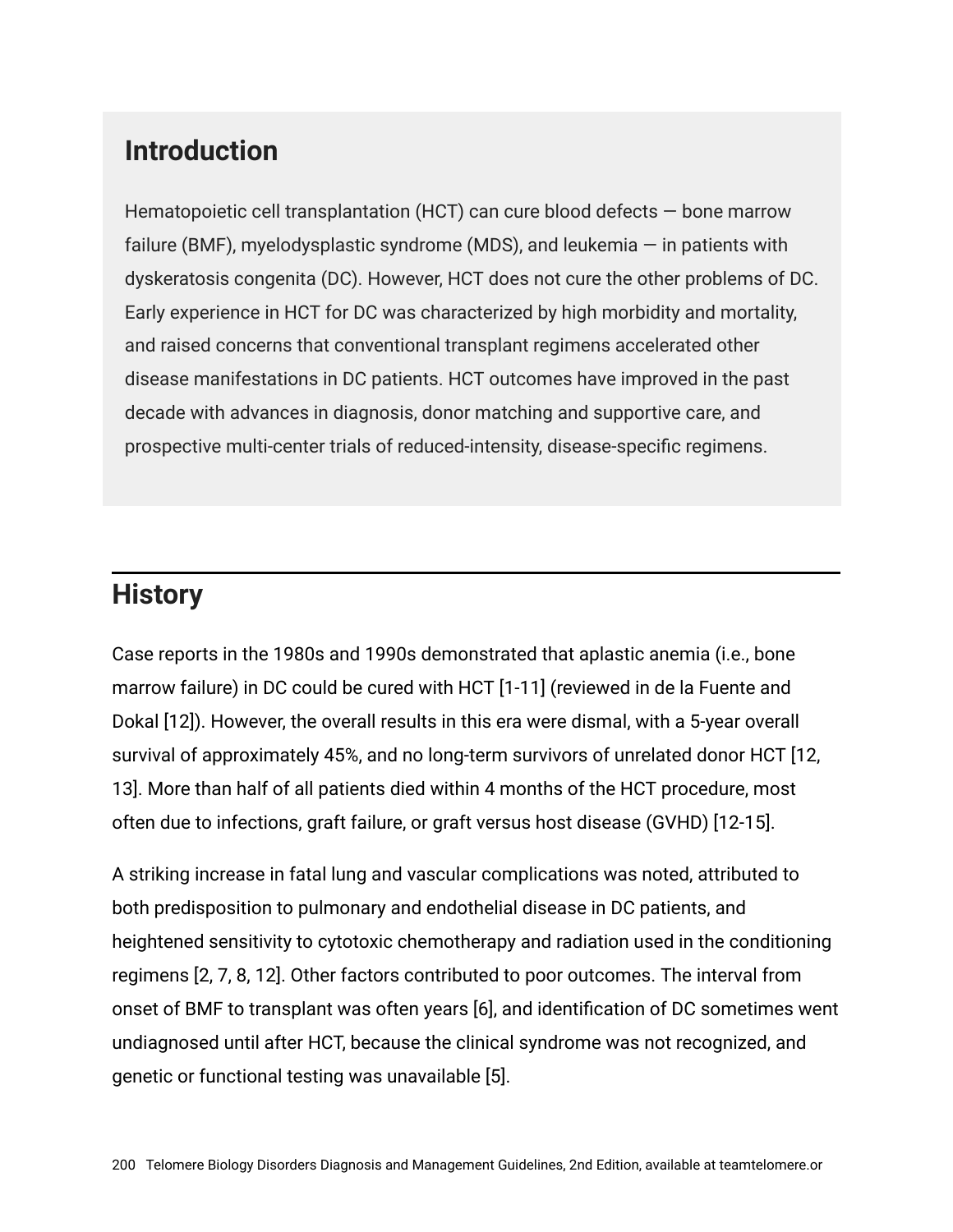With increased awareness, new diagnostic tests, and the application of lessons learned from reduced intensity conditioning (RIC) in the DNA repair disorder Fanconi anemia (FA) [16], HCT outcomes have improved for patients with DC in the past 15 years. In a retrospective study of data reported to the Center for International Blood and Marrow Transplantation Research (CIBMTR), the 5-year probability of overall survival for DC patients undergoing HCT from 2000-2009 was 65% [13]. Similarly, in retrospective reviews of DC transplants using RIC regimens after 2000, approximately two-thirds of patients were alive at 5 years, including survivors of unrelated donor and cord blood transplants [14, 15, 17]. The improvement has been attributed to reduction or elimination of alkylating agents (such as cyclophosphamide, busulfan, melphalan, thiotepa) and radiation in preparative regimens, and an increasing use of fludarabineand antibody-based immunosuppressive conditioning [17-25].

Better outcomes are also the result of improved supportive care of transplant patients, expanded availability of alternative donors and umbilical cord blood grafts, and advances in molecular human leukocyte antigen (HLA) matching techniques. Disease-specific, prospective HCT trials are underway for DC patients [17, 26]. These aim to exploit the telomere maintenance and cellular replication defects in DC patients, and ask whether minimally toxic conditioning regimens will permit successful engraftment. One can anticipate that outcomes will continue to improve in HCT for DC, with new knowledge and coordinated efforts aimed at decreasing adverse effects, and increasing overall length and quality of life for patients.

## **Proceeding to HCT**

#### **Diagnosis**

Patients with DC can present with highly variable signs and symptoms, from classic findings in children to isolated hematological abnormalities in adults. Establishing the diagnosis of DC as the cause of the patient's hematological problems has major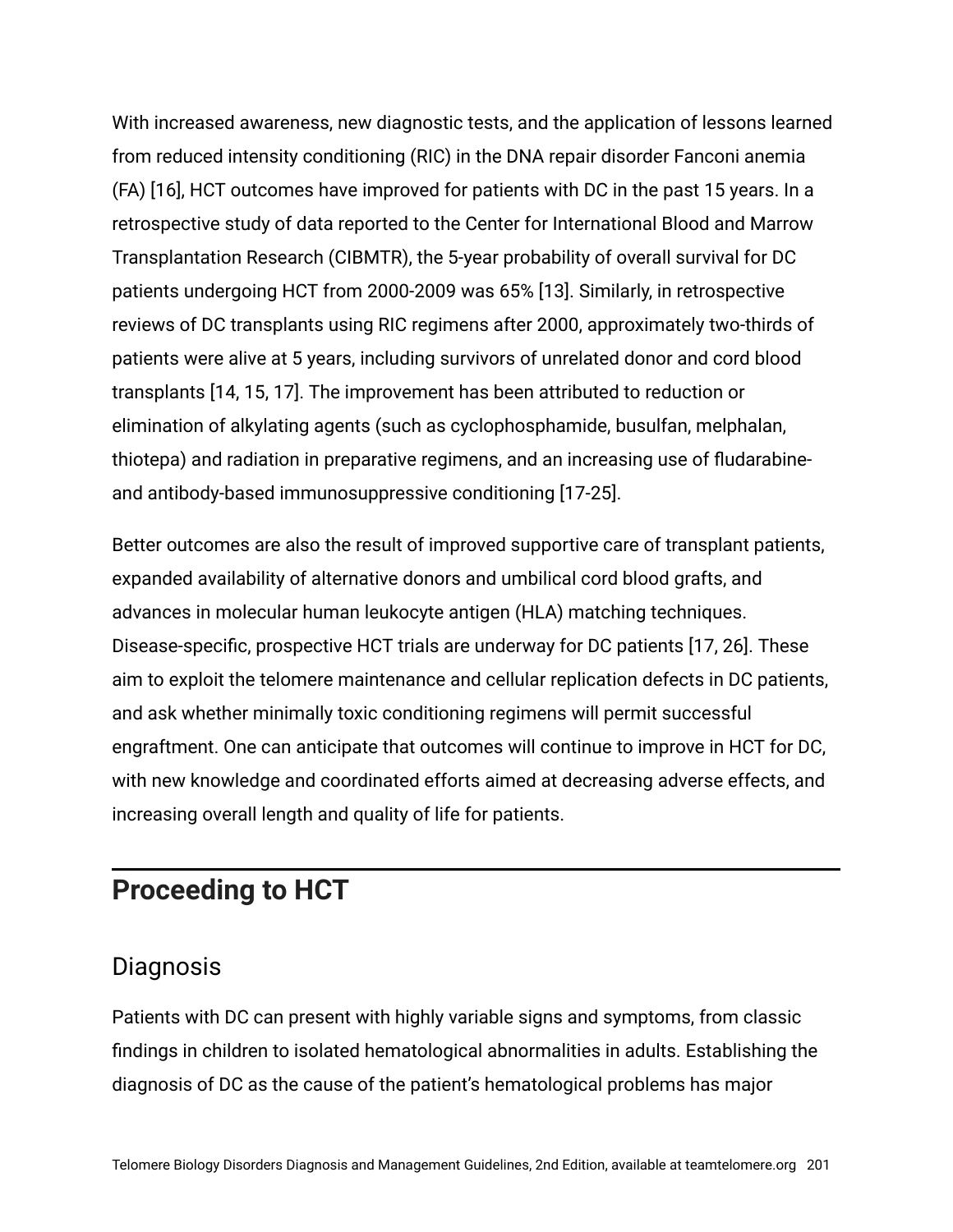implications for how the transplant should be conducted. Therefore, a thorough investigation for DC should be conducted in all patients with BMF and MDS (and some patients with leukemia) who are being evaluated for HCT (see Chapter 3). With the availability of telomere length testing and BMF gene panels, it appears that there may be a growing number of patients diagnosed with telomere biology disorder (TBD) with or without an identified germline pathogenic variant.

It is also important to note that DC is not only a blood disorder, but rather, a systemic disorder that affects the entire vasculature and different organs including eyes, lungs, liver, and gut. The degree of systemic disease is variable among patients; it can be minimal in some patients even in adulthood and can be advanced in early life in other patients. This systemic aspect of the disease affects the transplant decision in two ways: (1) allogeneic HCT is curative for the blood disorder in DC/TBDs, but does not prevent or treat the progression of other systemic disease, and (2) if advanced, the systemic disease may significantly complicate or ultimately contraindicate HCT.

## Timing of HCT

In general, the timing of HCT depends on several factors, including:

- 1. The nature of the patient's hematological problem and its severity
- 2. The degree of HLA match and the type of donor graft available to the patient
- 3. The patient's age
- 4. The patient's overall clinical condition including pulmonary and hepatic status
- 5. The transplant physician's recommendation
- 6. The parents' or patient's decision

Indeed, these six elements all come together with regards to the decision to proceed to allogeneic HCT. Here are two examples:

1. A 5-year-old patient with severe BMF, no other physical signs of clinical problems, and an HLA matched unrelated donor should proceed to HCT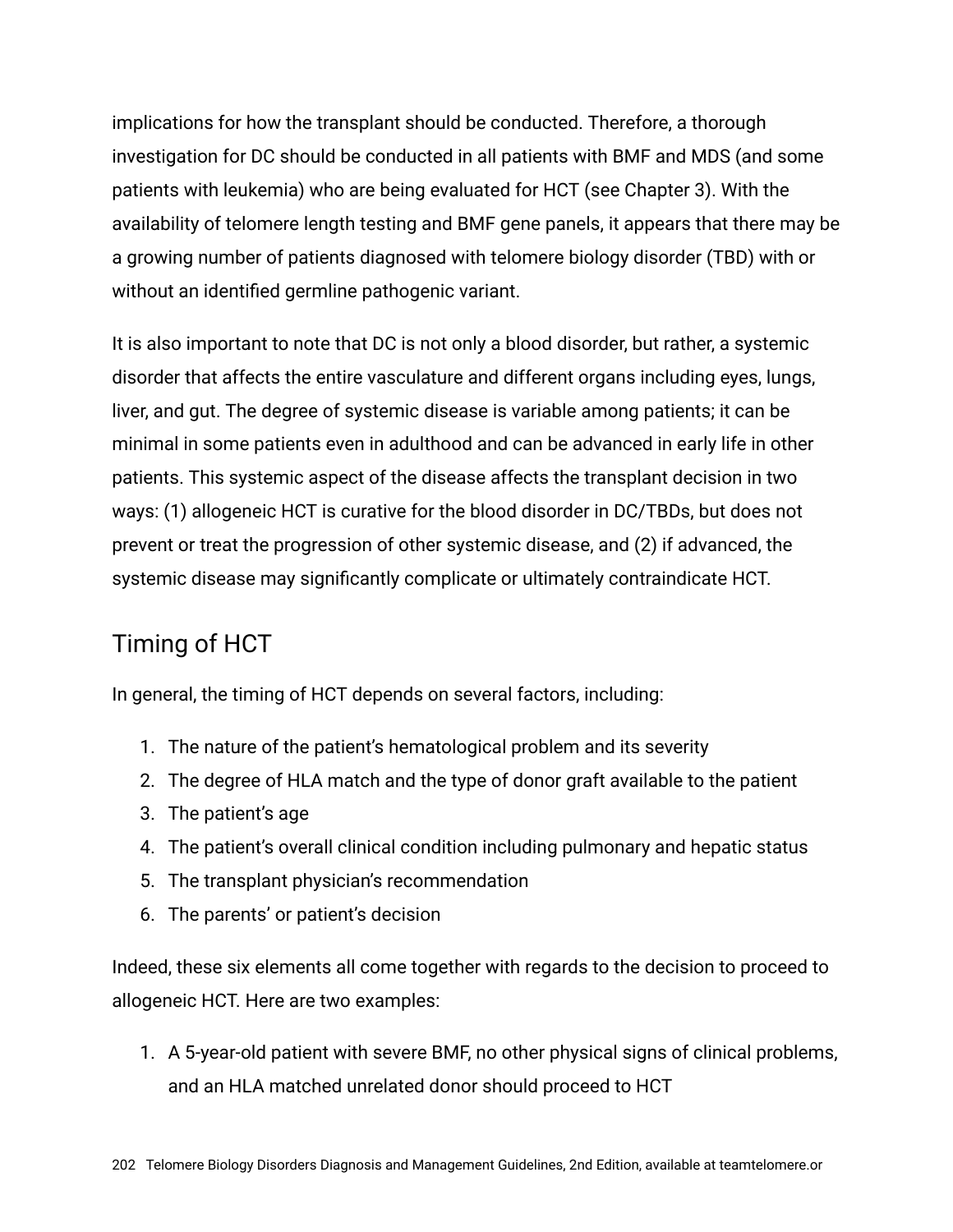2. A 22-year-old patient with moderate BMF, with pulmonary fibrosis, and no matched donors may not be recommended to proceed to HCT

#### The Age Factor

Over the years, several studies of allogeneic transplantation in non-malignant hematologic disorders have consistently shown that "younger is better" for HCT. Specifically, children younger than 10 years of age have a superior outcome than patients older than 10 [27-29]. It is also relatively accepted that the risks of progression of systemic disease increase with time. These two facts put together bring into the decision-making process a concept that has been used in the blood disorder thalassemia for a long time, that of "pre-emptive transplant." An illustrative and unanswered question is: should a child with DC who has a good donor go to transplant before the age of 10 years, regardless of bone marrow status and blood counts?

#### The Hematologic Status

More than 80% of patients with classic DC will manifest BMF (defined as one or more peripheral cytopenias) by age 30 [30]. DC patients have a high risk of MDS (>500-fold over the general population) and acute leukemia (73-fold over the general population) [31].

Results of HCT are generally better for patients who are younger and for patients with BMF as compared to older patients or patients with MDS/AML. HCT is curative for BMF in DC, and in theory eliminates the risk of MDS or leukemia originating from the patient's blood cells. Lastly, the risk of graft failure is also higher in patients who have received a higher number of red blood cell or platelet transfusions.

These factors argue in favor of early intervention with HCT for DC patients manifesting hematologic defects, prior to significant transfusion exposure or evolution to MDS or leukemia. However, HCT is associated with a risk of transplant-related death of at least 15% and a risk of chronic GVHD of at least 10%. These risks are likely to be higher in DC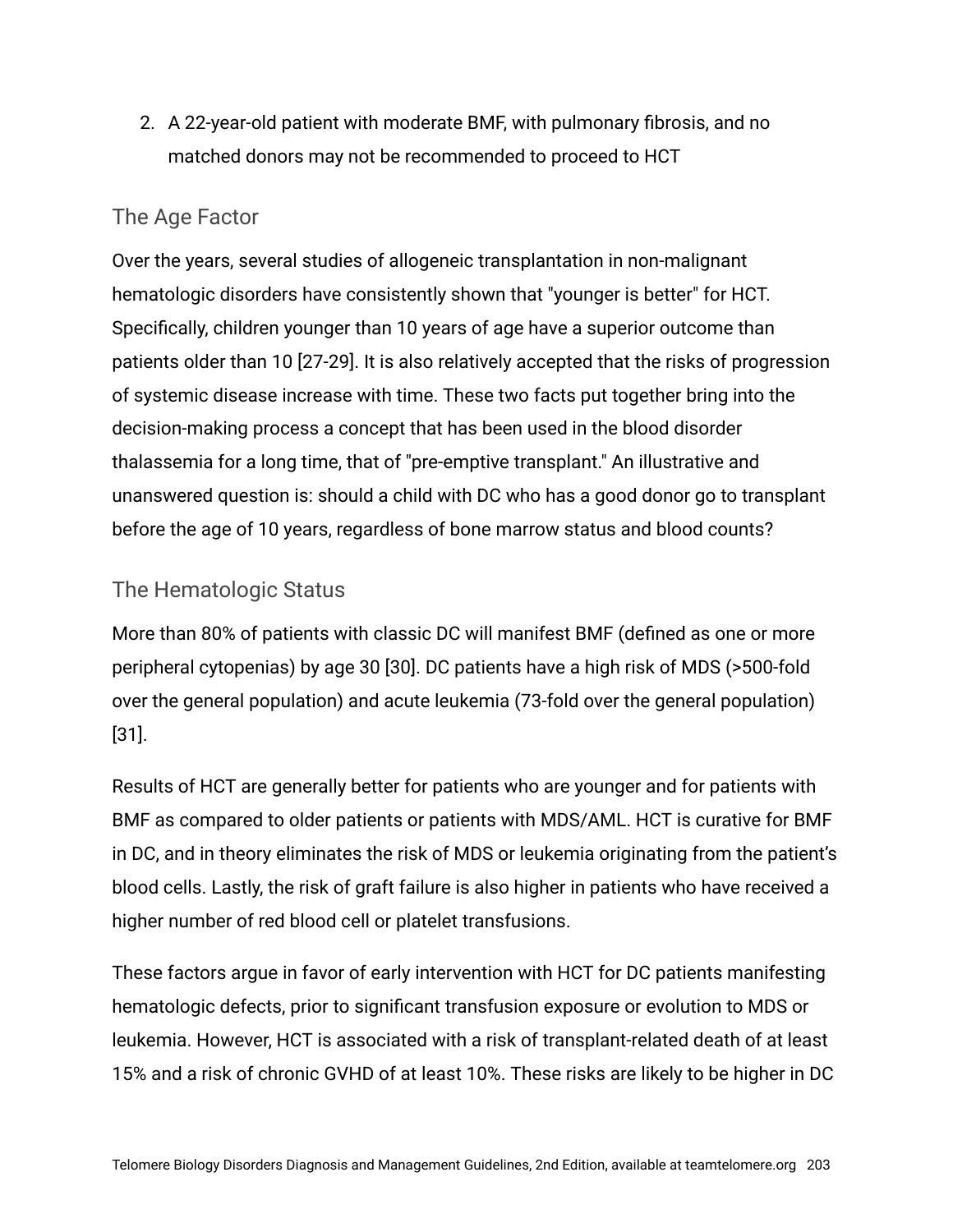patients compared to other patients because of disease-associated co-morbidities such as lung and liver dysfunction, which adversely influence the HCT outcomes.

## Indications for HCT

The following are considered absolute and relative indications for HCT in DC/TBD patients:

#### Absolute Indications

- **Severe cytopenias:** Defined as hemoglobin < 8 g/dL; absolute neutrophil count  $(ANC)$  < 500/mm<sup>3</sup>; platelets < 20,000/mm<sup>3</sup>; or requiring red blood cell or platelet transfusions to prevent significant symptoms of low hemoglobin or platelets. Immunosuppressive therapy used for idiopathic aplastic anemia will not cure BMF in patients with DC and should not be tried in this situation. Alternative treatments such as androgens or hematopoietic growth factors may be tried as temporizing measures, but for those without contraindications to HCT and with access to a suitable donor, it may be advisable to proceed to HCT without such a trial.
- **High-risk MDS and acute leukemia (that is, high-risk chromosomal abnormalities or marrow blast count >5%):** May require chemotherapy before HCT, depending on the practice of the transplant center.

Relative Indications

- **Moderate cytopenias:** If there is evidence of progression toward transfusion dependence, one may pursue HCT when a donor/graft with a suitable degree of HLA compatibility is available. Alternatively, it is reasonable to consider a trial of androgen therapy prior to proceeding with HCT.
- **Low-risk MDS (morphologic bone marrow dysplasia with no chromosomal abnormalities or with low-risk chromosomal abnormalities):** Depending on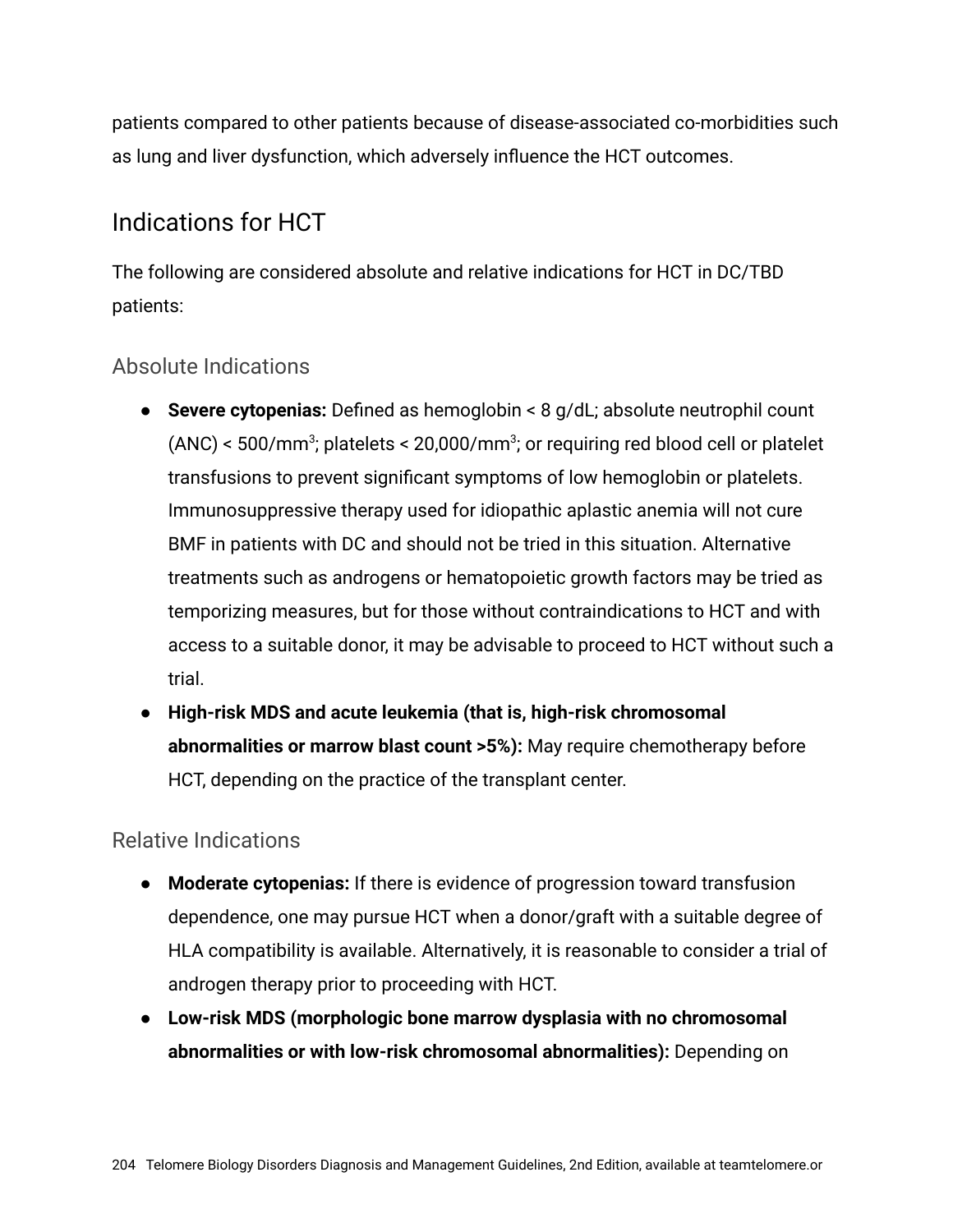donor availability, it may be favorable to proceed to HCT, given concerns for clonal evolution, rather than continue observation or trial androgen therapy.

#### **Exclusions**

In general, to undergo HCT, the patient must not have:

- Uncontrolled bacterial, fungal, or viral infection
- Severe organ dysfunction, such as lungs and liver
- An active pregnancy

Individual circumstances and specific conditioning regimens may permit consideration of HCT in patients with some of these conditions, and should be discussed with the transplant physician.

In summary, the decision on the timing of HCT timing for each DC patient is dependent on patient age, clinical condition, hematologic status, and donor availability, as well as the physician's and patient's assessment of relative risks and benefits.

## **Assessment and Planning for HCT**

## Referral to a Transplant Center

Because of disease-specific peri-transplant and long-term care considerations, and need for a tailored RIC regimen, patients should obtain a formal evaluation at a transplant center experienced in conducting HCT for DC. To determine the experience of a transplant center, the physician or patient may wish to ask the questions listed in Box 1. If a preferred transplant center is "out of network" for the patient's insurance, it may be possible to advocate for coverage of care through coordinated efforts of the patient, physician, and the expert transplant center. A similar approach is advised for international patients working with government or private health care insurance.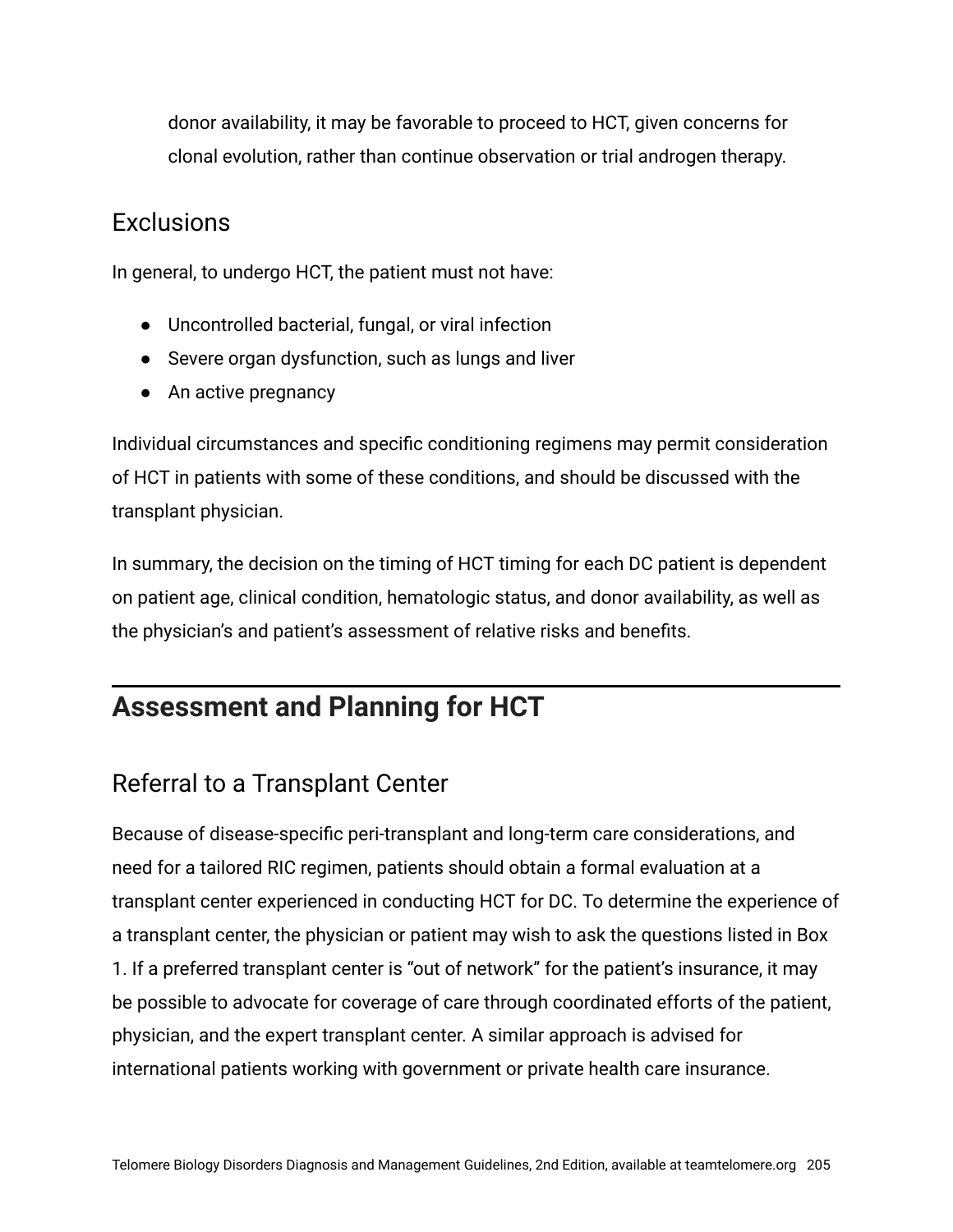- 1. How many allogeneic DC transplants has your center performed? How many in children? How many in adults? How many have survived beyond one year?
- 2. How many unrelated donor transplants on DC patients has your center performed in the prior calendar year?
- 3. What specific regimen(s) does your center offer/recommend? (Obtain the doses of each therapy, graft types, and GVHD prophylaxis.) Is this regimen part of a trial?
- 4. What is your center's long-term follow-up plan for DC patients who undergo HCT?

**Box 1. Transplant center interview questions.** Adapted from "Fanconi Anemia: Guidelines for Diagnosis and Management"; 3rd edition, 2008; Chapter 10, Table 3; with permission from the Fanconi Anemia Research Fund.

There is no "standard" HCT regimen for DC that is used across centers; each transplant center may offer a different regimen for HCT, based on their own experience. Although this is not unusual in the practice of HCT, it can be unsettling for patients and families, who may be in the position of having to decide between complex medical regimens, usually without a medical background to guide them. In recent years there has been an effort to develop multi-institutional clinical studies employing consistent regimens for each HCT indication in DC (e.g., [clinicaltrials.gov/ct2/show/NCT01659606](https://www.clinicaltrials.gov/ct2/show/NCT01659606)) [26]. In the future, it is hoped that these types of coordinated efforts will yield more rapid advances in knowledge, which in turn will lead to more uniform standards of care among transplant centers.

#### Patient Assessment

Time and advanced planning are required to gather the information needed for a comprehensive pre-transplant evaluation. For DC patients, such an evaluation will involve the following elements: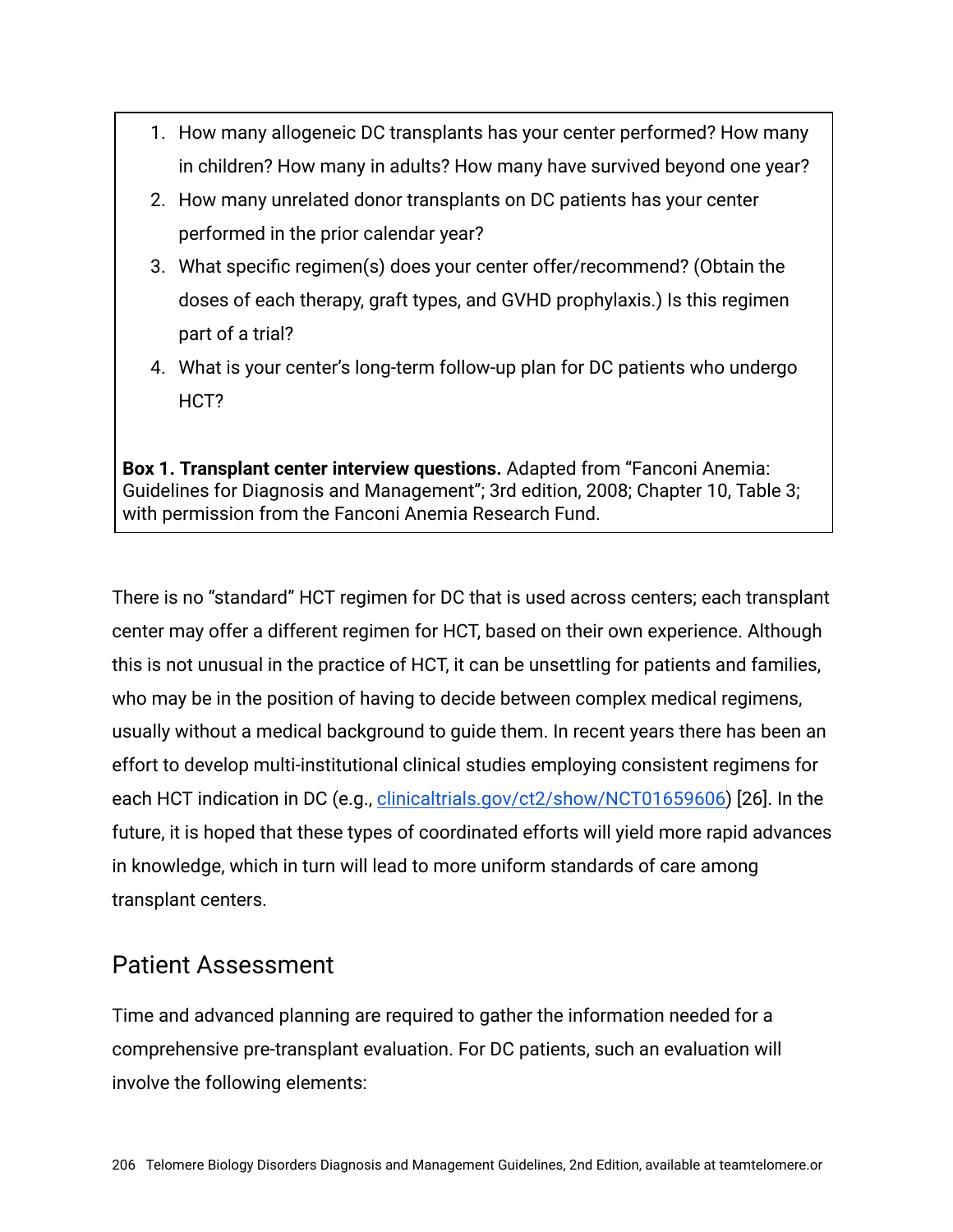#### Past Medical History

Because of the variability of DC clinical features, a thorough history is required to elicit factors that may complicate HCT. In particular, history should be obtained regarding infections, blood transfusion requirements, and use of prior therapies such as androgens and hematopoietic growth factors. Prenatal, birth, and developmental history, as well as neurologic, ophthalmologic, dental, gastrointestinal, pulmonary, hepatic, gynecologic/urologic, and oncologic conditions should be reviewed in detail. Prior surgeries and medical treatments, allergies, and current medications, including vitamins, supplements, and herbal therapies, should be detailed.

#### Family History

The family medical history is extremely important. Without exception, any family members being considered as potential HCT donors must undergo telomere length analysis and genetic testing (if the affected gene is known in the patient), to determine disease risk and suitability as a donor. It has been shown that family members who appear to be completely healthy and without any manifestations suggestive of DC may still carry a pathogenic germline genetic variant associated with DC, and may not be suitable HCT donors [32]. Moreover, in families with TBDs, short telomeres can be inherited independent of the genetic variant [33]; this raises the unanswered question of whether a well-matched unrelated donor is preferable to a fully matched related donor who does not carry the DC-associated gene variant but has short peripheral blood cell telomeres.

#### Social History

Behavioral, school, and work performance issues should be reviewed. Alcohol and tobacco use should be examined because of elevated risk of cancer, liver, and lung disease, both early on in the post-transplant period and long-term.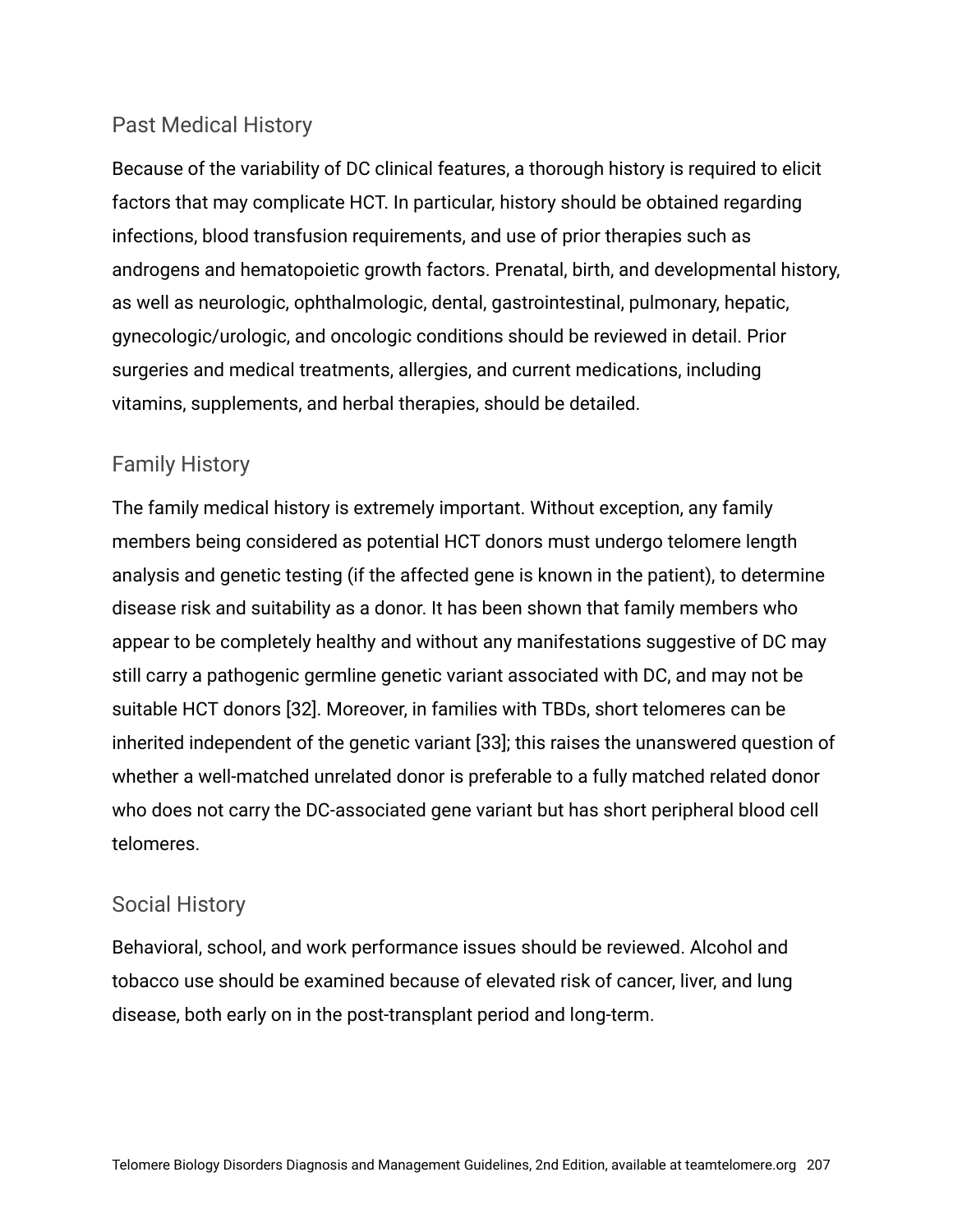#### Physical Examination

Prior to HCT, the physician should systematically assess for physical abnormalities associated with DC that may alter the risk or plan of transplant therapy. The general examination should include particular attention to establishing a baseline for each organ system. This may include:

- Neurological imaging to screen for brain cysts, white matter changes, and calcifications
- Ophthalmological evaluation for retinal bleeding or exudate, and lacrimal duct obstruction
- Oropharyngeal inspection for precancerous lesions, general dental health, and infection risk
- Pulmonary function testing, with measurement of oxygen saturation diffusion capacity of the lung for carbon monoxide (DLCO), and imaging for pulmonary fibrosis or arteriovenous malformations
- Gastrointestinal status including liver function, and evaluation for evidence of cirrhosis, alimentary canal strictures, enteropathy, or gut bleeding
- Urogenital examination for urethral strictures or precancerous lesions
- Cutaneous inspection for baseline skin pigmentation and nail abnormalities, or precancerous skin lesions

### The Donor Search

The compatibility of a patient and donor for HCT is determined primarily by their degree of donor/recipient HLA matching.

HLA antigens are encoded by several genetic loci (chromosomal regions), of which each individual has two copies or "alleles". The loci of primary importance are HLA-A, HLA-B, and HLA-DRB1. A "6 out of 6 match" refers to a match at both alleles for all three of these loci. Two additional loci of importance for HCT are HLA-C and HLA-DQB1, and identity at all five of these genetic loci yields a "10 out of 10 match." Donor/recipient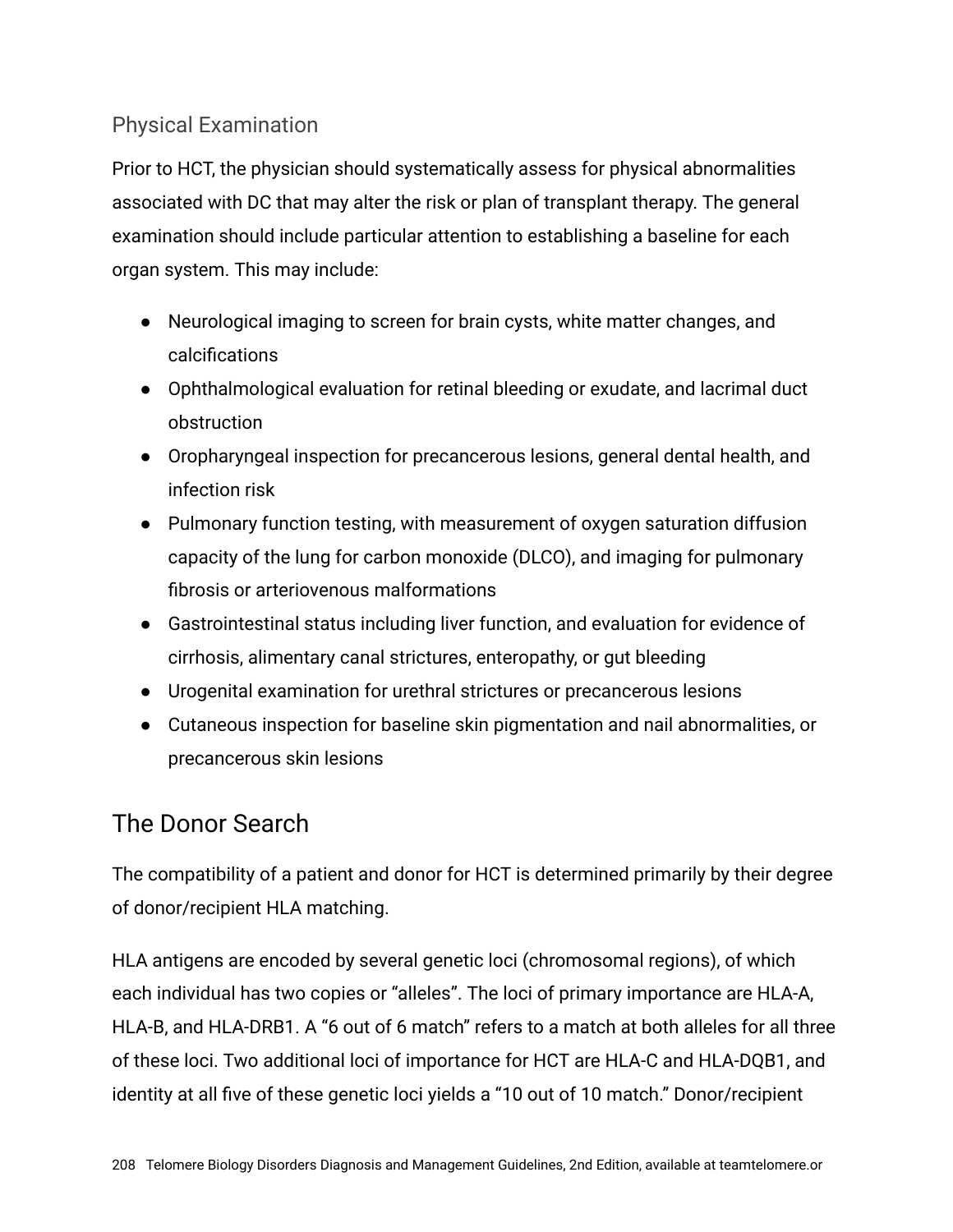mismatches may or may not be acceptable for HCT, depending on several factors, including which specific HLA locus is mismatched and the type of donor or graft.

Determining whether the patient has a suitable donor is important for medical management decisions, even in the absence of an obvious short-term need for HCT. Therefore, it is essential that patients, siblings, and parents undergo HLA-typing as soon as the diagnosis of DC is made. A patient has a 25% chance of being HLA-identical to a full biological sibling. It is far less likely, but possible, for a parent to be a complete HLA match.

There is no given lower age limit for a potential sibling donor; infants can be used as sibling donors. However, because the number of cells transplanted per unit recipient weight correlates with success of engraftment, it may be difficult to use a sibling donor who is much smaller than the patient.

Generally speaking, a matched sibling is an ideal donor in that (1) there is a higher degree of shared genetic identity with the patient, which reduces the risk of GVHD; and (2) usually a sibling is readily available for donation, reducing the complexity and delays in transplant scheduling. The potential drawbacks of using sibling donors for HCT in patients with DC are (1) the sibling may be a silent carrier of the genetic variant causing the disease; and (2) the sibling may have inherited short telomeres, and hematopoietic stem cells may not be ideal for transplantation.

Because of these issues, all potential sibling donors should undergo a complete blood count, telomere length testing and genetic testing, whenever possible. When there is uncertainty, a bone marrow examination should be performed on the donor to assess for hypocellularity or dysplasia.

If a sibling donor is unavailable, searching for an unrelated donor involves comparing the patient's HLA typing to information stored in worldwide donor registries. A preliminary donor search can be performed by a transplant center within a few days and without cost to the patient. The availability of stored umbilical cord blood (UCB) units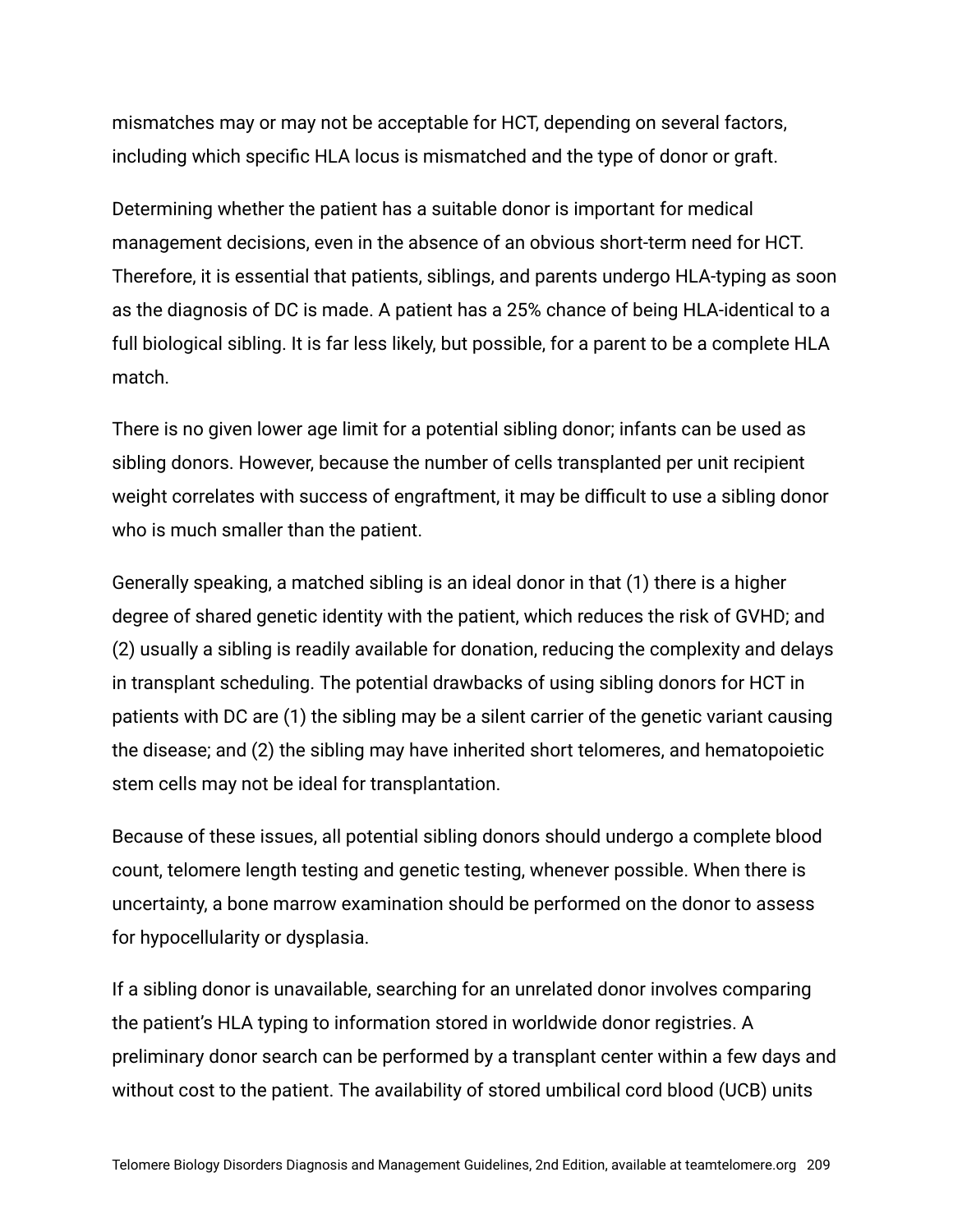that may be used for HCT is also determined this way. Again, it is essential that the availability of potential donors be determined as soon as the diagnosis of DC is made. In addition to family HLA typing, a preliminary search of existing registries for potential unrelated donors should be performed very early after diagnosis.

A formal unrelated donor search involves determining the willingness, compatibility, and suitability of one or more adult individuals to donate blood or bone marrow to a specific patient. Because it involves blood tests including high resolution HLA typing of potential donors, there are costs to the patient or insurance. The process of identifying a suitable donor can take anywhere from several weeks to months. Once a donor has been identified and the decision is made to proceed with HCT, it may still take several weeks to schedule the donor collection and complete the necessary pre-transplant evaluation and testing. Therefore, early planning is required to prevent delays in HCT.

In some cases, a haploidentical matched donor, a donor who matches at half of the tested HLA loci, may be considered. This is typically a parent or close relative. This type of stem cell donor has the advantage of being readily available and may be considered for patients with very challenging unrelated donor searches who have few unrelated donors with acceptable HLA matches. As a related donor they must also be screened similarly to a sibling donor as above. The potential drawbacks of using haploidentical donors is increased risk of GVHD and potentially slower return of a normal immune system after HCT. To prevent graft versus host disease, these stem cells require additional manipulation and treatments discussed later in this section like *ex vivo* T depletion or post-transplant cyclophosphamide. At the time of this writing experience with the use of haploidentical donors in DC is very limited [34, 35].

#### The Graft

The graft is the blood or bone marrow product containing the hematopoietic stem cells obtained from the donor for infusion into the patient. Various types of graft can be used: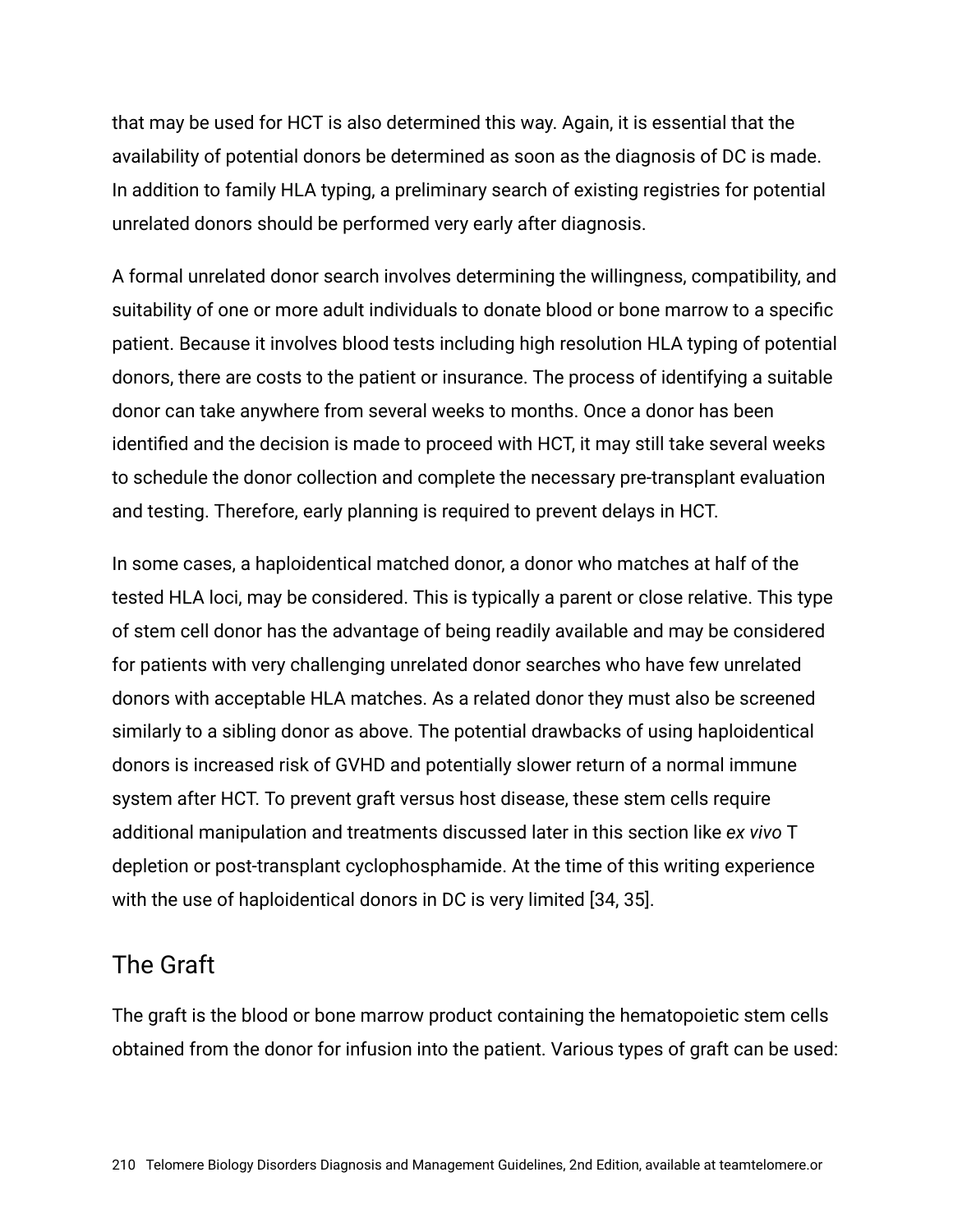- 1. **Bone marrow (BM).** Liquid bone marrow, similar in appearance and consistency to blood, is typically removed from the pelvic bones of donors via needle aspiration. The donor is typically put under general anesthesia for this procedure. The amount removed is dependent on the size of the patient, but ranges from 300–1200 milliliters (10–40 fluid ounces). The BM is filtered and may be further manipulated based on the donor and recipient ABO blood types and recipient size.
- 2. **Peripheral blood stem cells (PBSC).** Granulocyte colony stimulating factor (GCSF) is given to the donor to mobilize hematopoietic stem cells from the marrow into the peripheral blood. The donor undergoes pheresis, which entails: (1) collection of blood via intravenous catheters, (2) separation and harvesting of white blood cells (which contain the mobilized stem cells), and (3) return of the remaining blood components to the donor. The donor is awake for the procedure, which may require multiple sessions over a few days. PBSC have the potential advantage of improved engraftment compared to bone marrow, but may be associated with higher risk of GVHD.
- 3. **Umbilical cord blood (UCB) cells.** UCB is rich in hematopoietic stem cells. It is collected from the umbilical cord and placenta immediately after birth, HLA typed, and frozen at specialized blood banks. These banks serve as repositories for UCB units to be dispensed as needed for patients requiring this graft source. The potential advantages of using cord blood for transplantation are that it is readily available, and there is a decreased risk of GVHD. Therefore, less than perfect HLA matching at HLA-A, -B, and -DRB1 is acceptable. In the United States, it is estimated that UCB units mismatched at one or two HLA loci are available for almost all patients younger than 20 years of age and for more than 80% of patients 20 years of age or older [36]. The disadvantage of UCB is that the volume of the product (and therefore the stem cell "dose") is fixed and may be insufficient. In this case, infusion of more than one UCB unit (a double UCB transplant) may be required. When obtained from a public bank, one cannot obtain more stem cells from the same donor. There may also be a higher risk of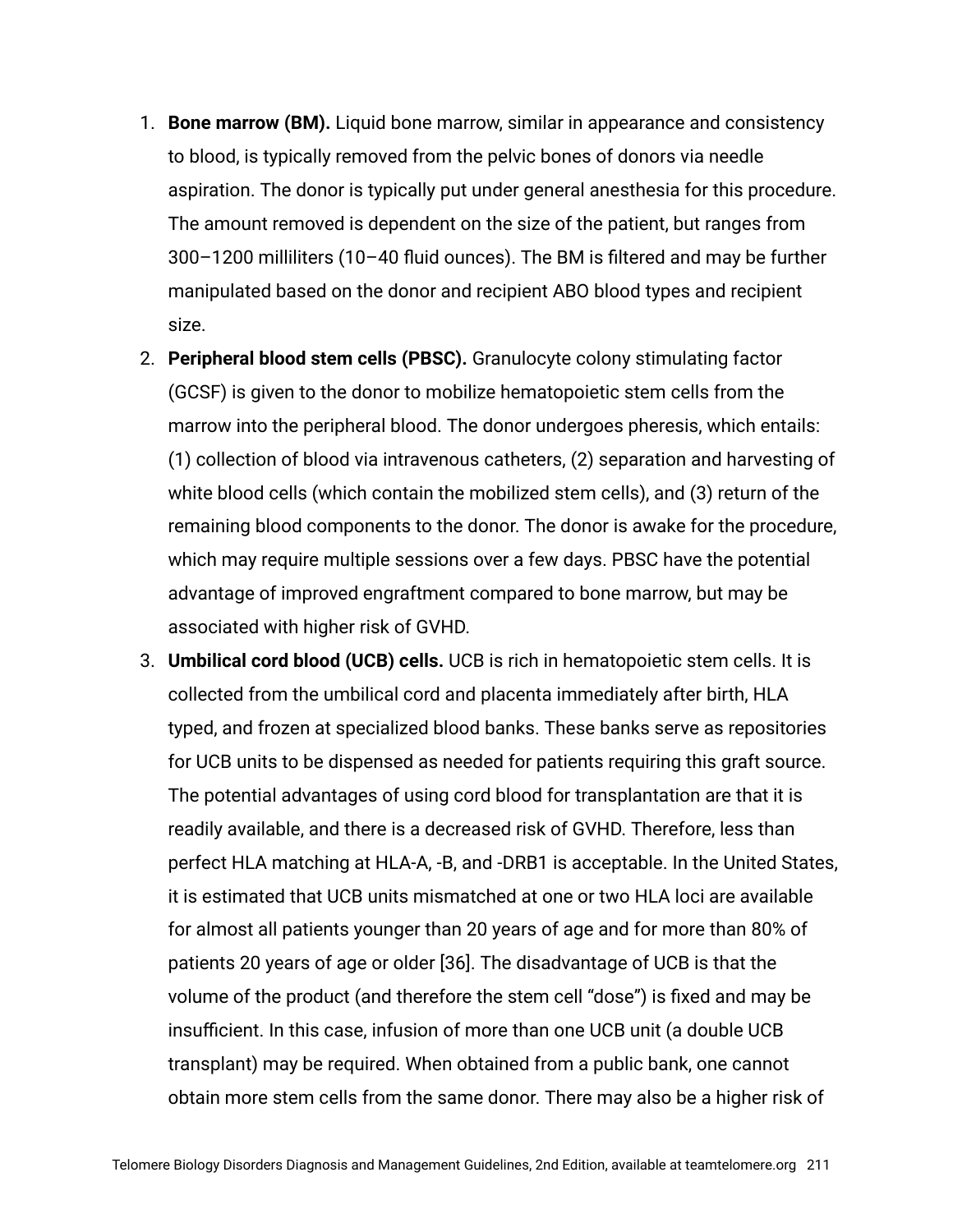graft failure and certain post-transplant viral infections with UCB transplants because of fewer mature immune cells (T lymphocytes) in cord blood.

The choice of a BM, PBSC, or UCB graft for a given patient will depend on several factors including:

- 1. Urgency of HCT
- 2. Degree of HLA match for a family donor versus unrelated donor versus UCB donor unit(s)
- 3. Regimen-specific or transplant center requirement or preference
- 4. Donor preference (BM versus PBSC donation)
- 5. Clinical considerations, most notably patient age and history of infections
- 6. Donor/graft-specific considerations (for example, the age, parity, and cytomegalovirus (CMV) status of the donor, or the cell count of the available UCB unit[s])

## Conditioning Regimen

The conditioning regimen (also known as preparative or cytoreductive regimen) is the process by which the patient is treated with chemotherapy, radiation, and/or immunosuppressive drugs to allow engraftment of the donor hematopoietic stem cells. The "intensity" of a conditioning regimen refers to how aggressively the combination of agents depletes the blood-forming and immune cells of the patient. A higher intensity conditioning regimen more reliably enables engraftment of donor cells, but also causes increased toxicity and side effects. An ideal conditioning regimen would subject the patient to the least toxic agents (or no agents at all), and would achieve full replacement of the patient's blood and immune cells, as well as eradication of any dysplastic clones or leukemia cells.

Based on historical evidence showing an unacceptable rate of toxicity and death, fully myeloablative regimens consisting of high dosages of radiation or alkylating agents should not be used to treat patients with DC. Although higher intensity conditioning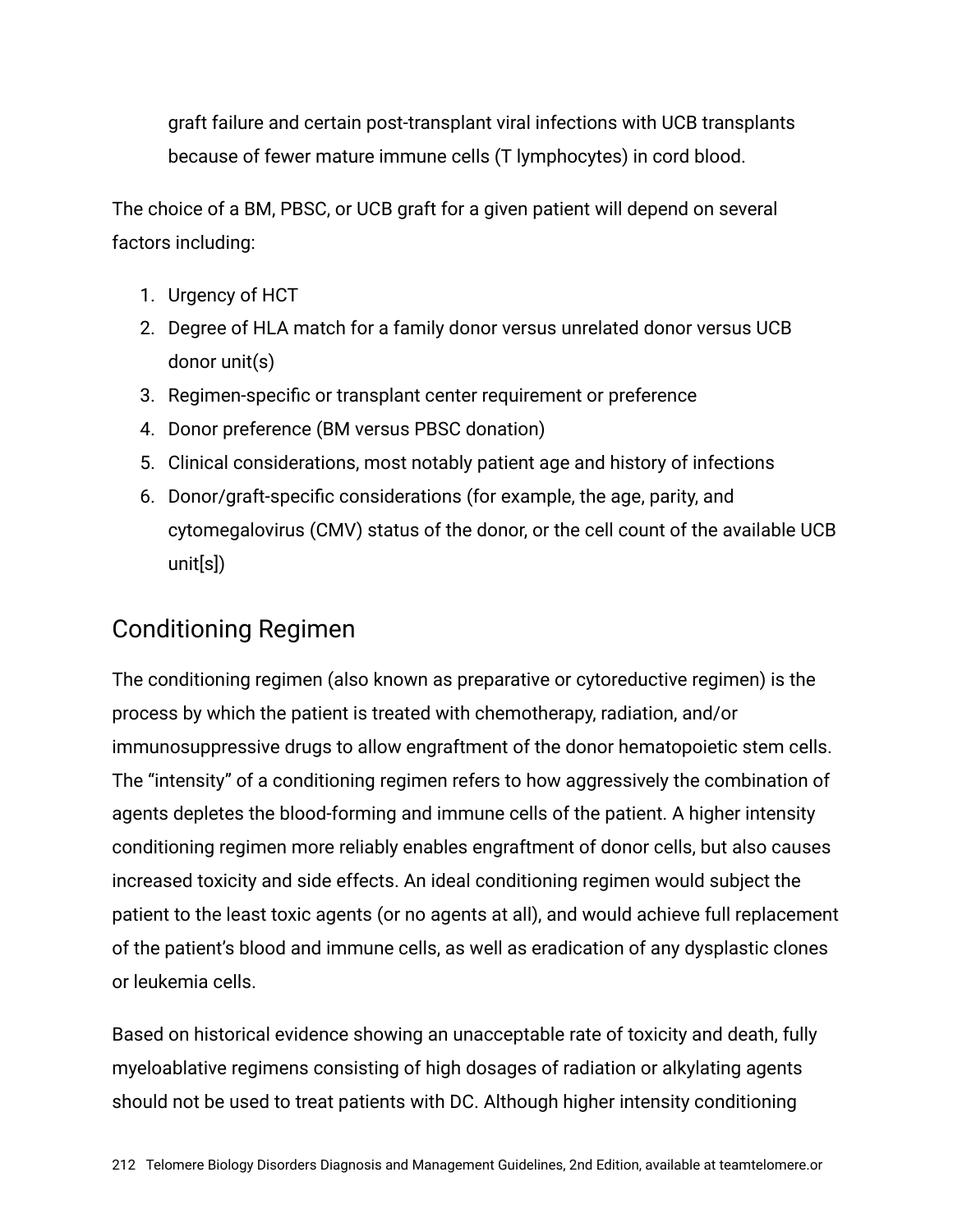regimens may be warranted to eradicate MDS or leukemia, the focus of current trials is to decrease short- and long-term complications by minimizing conditioning intensity as much as possible for DC patients with BMF. An open question is whether patients with MDS/leukemia should be treated with chemotherapy before HCT, or whether they should proceed directly to HCT, as has been described in FA [37].

Relatively few agents are used in reduced intensity regimens for DC, but the combinations and dosages can vary significantly between transplant centers. The major classes of agents, as well as their typical dosages and range of toxic effects are listed in Table 1. At the time of this writing, there is no standard or "consensus" conditioning regimen for patients with DC, and therefore the physician and patient should give detailed consideration to the different regimens being offered at the centers where the patient is being evaluated for HCT. It is also important to note that given the high variability in symptoms and complications affecting different individuals with DC, it is unlikely that there will be one ideal regimen for all patients.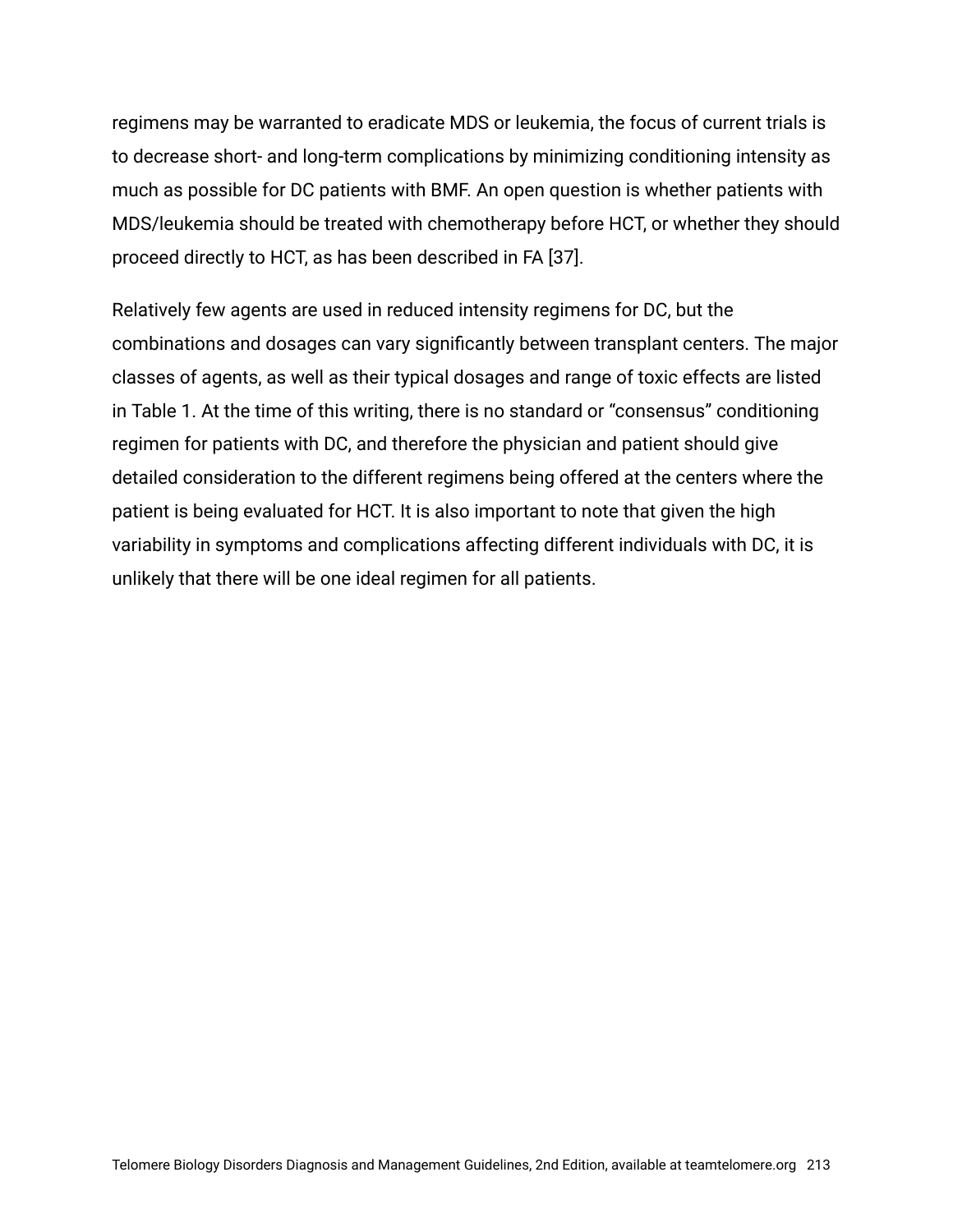#### **Table 1. Conditioning agents.**

| Radiation                                                                                                      | Physically damages DNA and thereby kills and/or prevents division<br>and growth of patient cells                                                          |  |
|----------------------------------------------------------------------------------------------------------------|-----------------------------------------------------------------------------------------------------------------------------------------------------------|--|
|                                                                                                                | Very effective in destroying host blood and immune cells in<br>preparation for donor stem cell engraftment                                                |  |
|                                                                                                                | Toxic effects are not specific to blood and immune cells: there are<br>dosage-related toxic effects on all organs/tissues that are exposed                |  |
|                                                                                                                | Usually delivered to the whole body (TBI=total body irradiation);<br>sometimes dose is focused on lymphoid organs (TLI=total<br>lymphoid irradiation)     |  |
|                                                                                                                | Myeloablative dose is 1350-1400 cGy (centigray) total in several<br>fractions                                                                             |  |
|                                                                                                                | Reduced intensity doses are approximately 200-400 cGy.                                                                                                    |  |
| Alkylating<br>Agents<br>(examples<br>include<br>cyclophospham<br>ide, busulfan,<br>melphalan, and<br>thiotepa) | Chemically modify and damage DNA, thereby killing and/or<br>preventing division and growth of cells                                                       |  |
|                                                                                                                | Very effective in destroying host blood and immune cells in<br>preparation for donor stem cell engraftment                                                |  |
|                                                                                                                | Toxic effects are not specific to blood and immune cells: there are<br>dosage-related toxic effects on multiple organs                                    |  |
|                                                                                                                | High-dosage ranges: cyclophosphamide 120-200 mg/kg total;<br>busulfan 12.8-16 mg/kg total; melphalan 140-180 mg/m2 total                                  |  |
|                                                                                                                | Reduced intensity dosages: cyclophosphamide 20-50 mg/kg total;<br>busulfan 0.8-3.2 mg/kg total; melphalan 70 mg/m2 total                                  |  |
| Fludarabine<br>Phosphate                                                                                       | Interferes with DNA synthesis and thereby kills and/or prevents<br>division and growth of patient cells                                                   |  |
|                                                                                                                | Very effective in destroying host blood and immune cells in<br>preparation for donor stem cell engraftment                                                |  |
|                                                                                                                | Toxic effects are largely limited to blood and immune cells, because<br>the intravenously administered drug has limited penetration into<br>other tissues |  |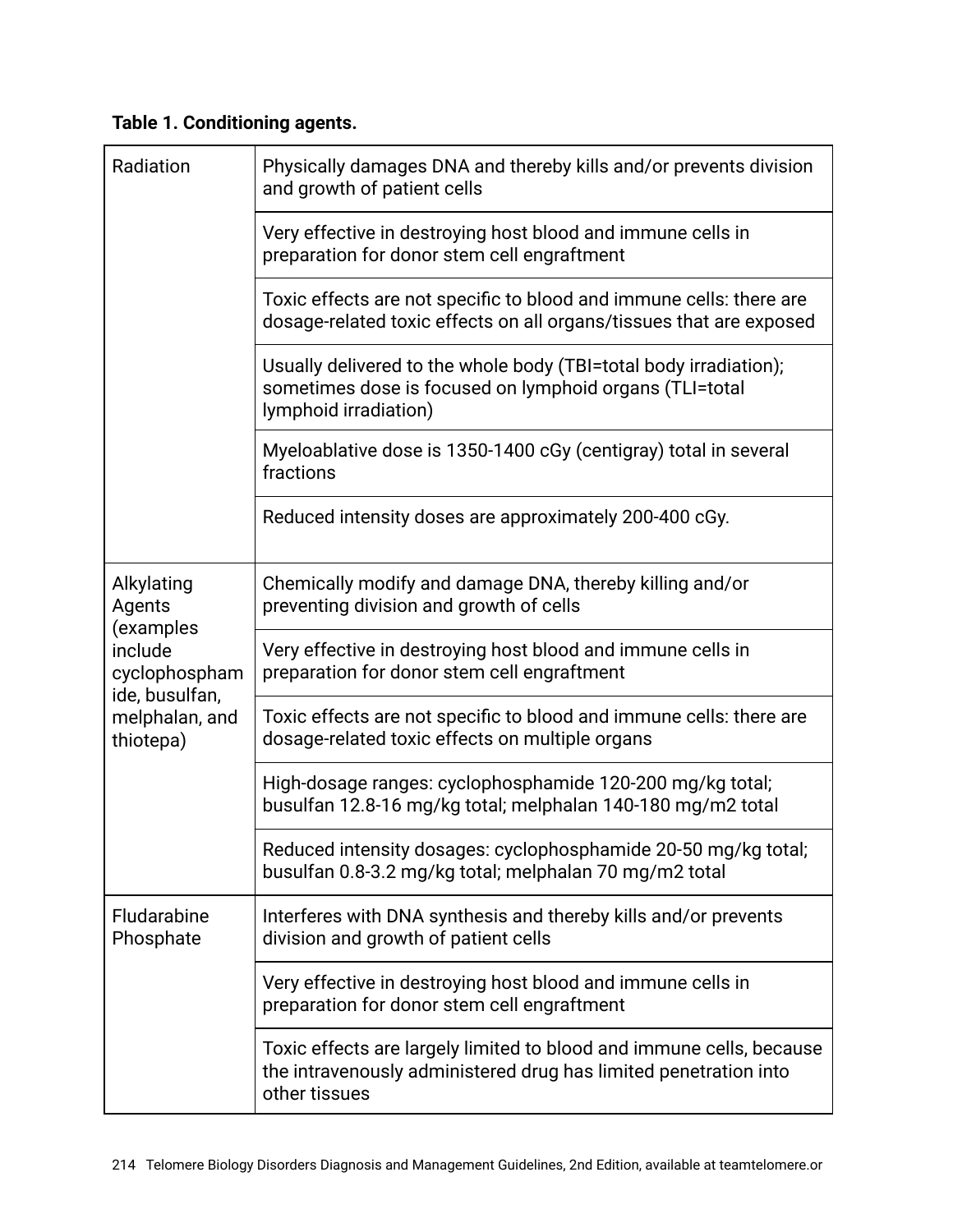|            | Major component of reduced intensity conditioning regimens                                                                                                                                                                                                                                                                 |
|------------|----------------------------------------------------------------------------------------------------------------------------------------------------------------------------------------------------------------------------------------------------------------------------------------------------------------------------|
|            | Dosage is typically $120 - 200$ mg/m <sup>2</sup> total                                                                                                                                                                                                                                                                    |
| Antibodies | Bind to and promote the destruction and clearance of<br>hematopoietic and immune cells                                                                                                                                                                                                                                     |
|            | Long-lasting and powerful immunosuppressive agents; can destroy<br>not only the donor immune cells, but depending on dosage and<br>schedule, can deplete the immune cells in the graft<br>can create serum sickness-like reactions in the short-term; other<br>toxic effects are limited to hematopoietic and immune cells |
|            | a. Anti-thymocyte globulin: produced from different sources (horse<br>or rabbit immune globulin raised against human immune cells; or<br>rabbit immune globulin raised against human lymphocyte cell lines)                                                                                                                |
|            | Long track record of use in HCT<br>İ.<br>Limited by heterogeneity of formulations and lack of<br>ii.<br>availability of particular formulations in different parts of the world                                                                                                                                            |
|            | b. Anti-CD52 antibody (alemtuzumab): humanized monoclonal<br>antibody causes rapid, profound and sustained lymphocyte<br>depletion                                                                                                                                                                                         |
|            | c. Rapid, profound and sustained lymphocyte depletion                                                                                                                                                                                                                                                                      |
|            | d. May be associated with increased risk of viral<br>reactivations/infections post-transplant                                                                                                                                                                                                                              |
|            | e. May be associated with decreased risk of GVHD                                                                                                                                                                                                                                                                           |

## Graft Versus Host Disease Prophylaxis and Treatment

All patients undergoing allogeneic HCT are at risk of GVHD, which occurs when the immune cells in the donor graft recognize the patient's tissues as "foreign", and cause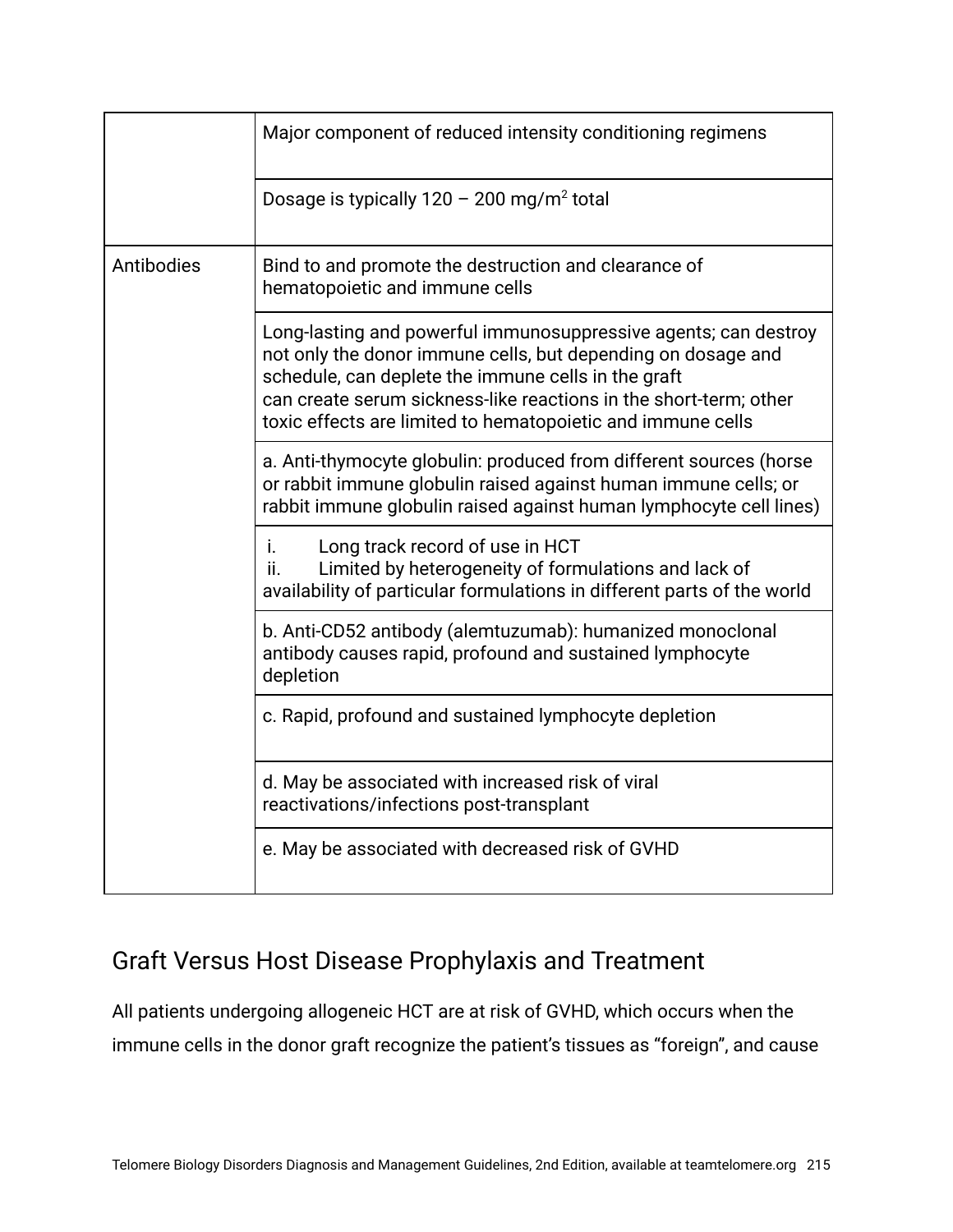inflammation and cell destruction. The two phases of GVHD  $-$  acute and chronic  $-$  are characterized by different symptoms (Table 2).

**Table 2. Manifestations of GVHD.** From "Fanconi Anemia: Guidelines for Diagnosis and Management"; 3rd edition, 2008; Chapter 10, Table 8; with permission from the Fanconi Anemia Research Fund.

| <b>Acute GVHD</b>   | a. Skin (maculopapular rash to generalized erythroderma to<br>desquamation and bullae)                                                                                   |  |
|---------------------|--------------------------------------------------------------------------------------------------------------------------------------------------------------------------|--|
|                     | b. Liver (hyperbilirubinemia)                                                                                                                                            |  |
|                     | c. Gastrointestinal system (secretory diarrhea, abdominal pain, ileus,<br>hemorrhage, nausea/vomiting)                                                                   |  |
|                     | d. Ocular (photophobia, hemorrhagic conjunctivitis,<br>pseudomembrane formation, and lagophthalmos)                                                                      |  |
| <b>Chronic GVHD</b> | a. Skin (lichen planus, scleroderma, maculopapular rash,<br>hyperkeratosis, hair and nail loss)                                                                          |  |
|                     | b. Liver (cholestasis, absent bile duct syndrome, cirrhosis, portal<br>hypertension, hepatic failure)                                                                    |  |
|                     | c. Gastrointestinal system (dysphagia, failure to thrive, aperistalsis,<br>malabsorption syndrome)                                                                       |  |
|                     | d. Lung: obliterative bronchiolitis (restrictive/obstructive airway<br>disease)                                                                                          |  |
|                     | e. Sicca syndrome (keratoconjunctivitis sicca with burning,<br>photophobia, irritation, pain; oral dryness, pain, lichenoid lesions,<br>gingival atrophy, dental caries) |  |
|                     | f. Vaginitis, vaginal dryness/strictures                                                                                                                                 |  |
|                     | g. Pancytopenia; eosinophilia                                                                                                                                            |  |
|                     | h. Serositis (pleural, pericardial, joint effusions)                                                                                                                     |  |
|                     | i. Myofasciitis                                                                                                                                                          |  |

GVHD is a major cause of morbidity and death after HCT, and the risks of GVHD are higher in unrelated or haploidentical donor PBSC or BM transplants compared to sibling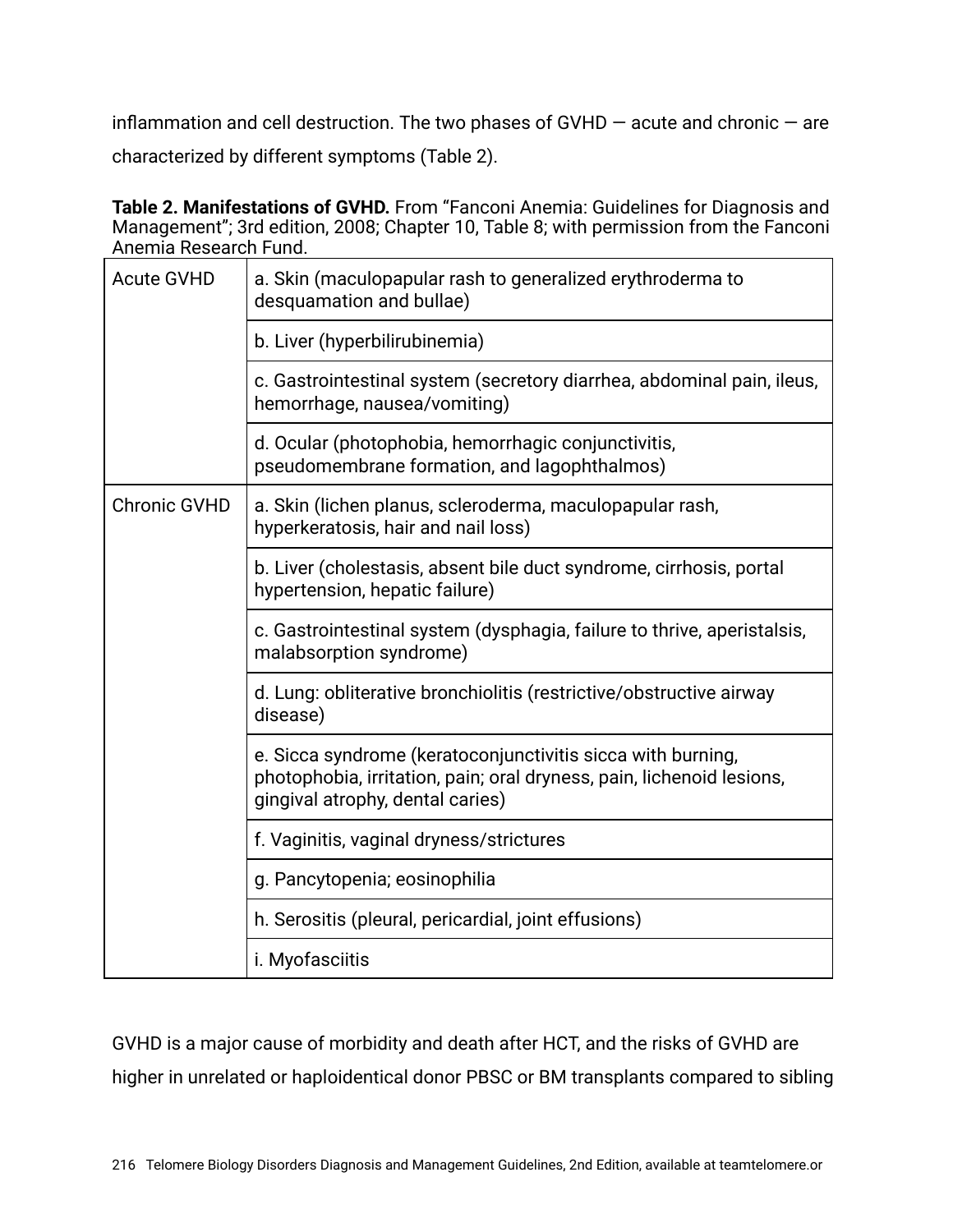donor or UCB transplants. Chronic GVHD is of particular concern as it targets tissues that are often already affected in DC patients, and so may accelerate liver or lung failure, malignancy, or other disorders. Several strategies are used to decrease the risk of GVHD, some of which may be preferable in DC patients:

- 1. **Calcineurin inhibitors:** Cyclosporine A (CSA) and tacrolimus (FK506) are immunosuppressive agents that diminish the response of immune cells to foreign antigens, and are mainstays of GVHD prophylaxis. CSA or FK506 is used for several months after HCT, typically in combination with one or more other GVHD prophylactic strategies described below. The side effects and toxicity profiles of calcineurin inhibitors make them suitable for use in HCT regimens for DC patients.
- 2. **Methotrexate (MTX):** MTX is given for several doses in the days immediately following graft infusion. Because it inhibits DNA synthesis, it destroys donor immune cells that otherwise divide rapidly in response to the patient's "foreign" antigens. MTX effects are not specific to immune cells. It may cause mucositis, pulmonary fibrosis, and other cytotoxicity, so it is preferable to avoid using it as GVHD prophylaxis in DC patients.
- 3. **Mycophenolate mofetil (MMF):** MMF also inhibits immune cells in the donor graft but without significant toxicity to other cell types. It is given for several weeks after HCT. The side effects and toxicity profiles make MMF suitable for use in DC patients.

#### 4. **Graft modification**

a. *Ex vivo* **T cell depletion:** Reduction of T cells in the donor graft significantly reduces the risk of GVHD without exposing the patient to pharmacological toxicity. This may be accomplished by specifically removing T cells from the graft (e.g., "alpha/beta T cell depletion"), or enriching stem cells from graft ("CD34+ selection") in the laboratory prior to infusion into the patient. T cell reduction may permit a shorter duration or elimination of GVHD prophylaxis. T cell depleted grafts have been used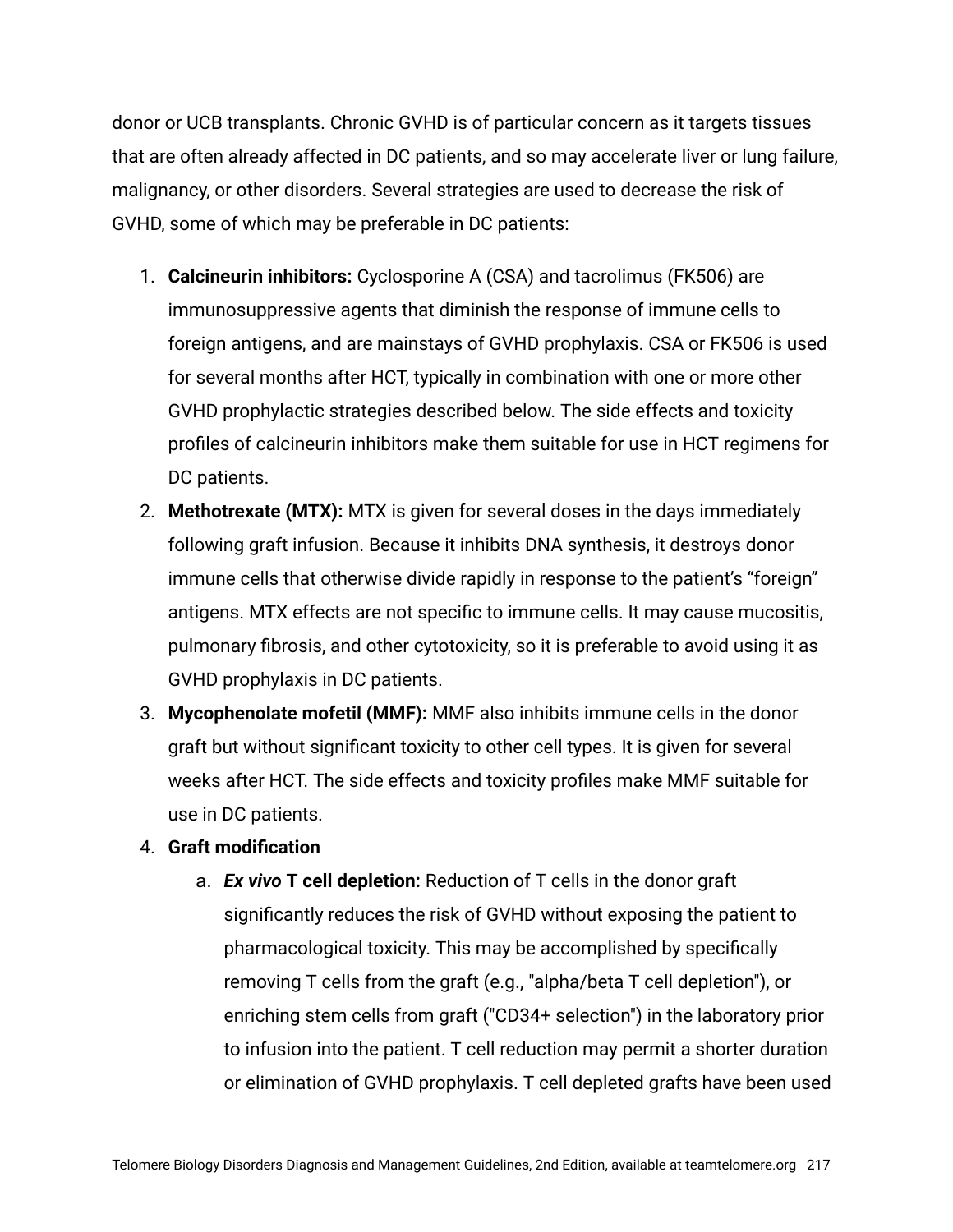successfully in DC patients [34, 38]. The main risks of T cell depletion are graft failure and an increased susceptibility to viral infections. T cell depletion is not available at all transplant centers.

- b. *In vivo* **T cell depletion:** Anti-thymocyte globulin (ATG), alemtuzumab, or other anti-lymphocyte antibodies given as part of the conditioning regimen may persist in the patient after infusion of the graft and so effectively result in T cell depletion. This may be used as a strategy in the setting of haploidentical stem cell transplant in some patients to avoid the use of cyclophosphamide. The degree of GVHD protection afforded by this strategy is difficult to measure and is likely to be highly variable between patients. Like ex vivo T cell depletion, major risks may include increased graft failure and viral infections.
- c. **Post-transplant cyclophosphamide:** In the setting of haploidentical stem cell transplant cyclophosphamide (Cytoxan) can be given for several doses after the stem cell infusion to destroy donor immune cells that otherwise divide rapidly in response to the patient's "foreign" antigens. Cyclophosphamide is an alkylating chemotherapy that causes DNA damage that is not specific to immune cells. It may cause mucositis, pulmonary fibrosis, and other cytotoxicity, so doses must be reduced in patients with DC. Experience with using this approach is limited at the time of this writing and largely based on experience in other chemo-sensitive diseases [39, 40].

Despite preventive measures, patients may still develop GVHD, ranging in severity from limited skin involvement to life-threatening multi-organ failure. Corticosteroids such as methylprednisolone are first-line therapy for GVHD, and adequate control may require long-term immunosuppression. In DC patients with GVHD, consideration should be given early on to strategies that minimize cumulative exposure to high-dose, systemic corticosteroids, to reduce additive effects on musculoskeletal, endocrine, and other organ systems (see also Chapter 22).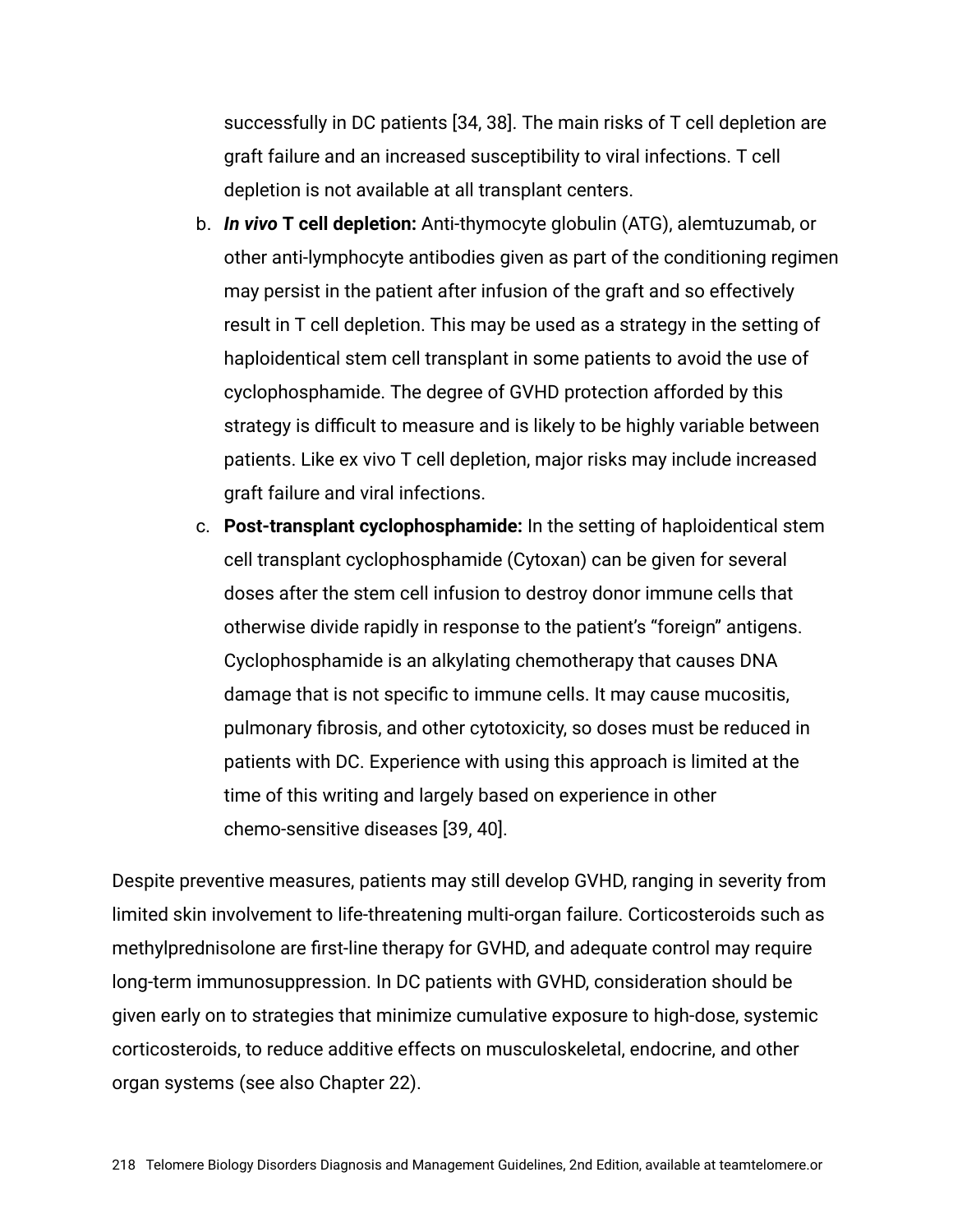## **Transplant Care Timeline**

The timeline of HCT for DC patients can be broken down to 4 periods:

- 1. Conditioning/preparative therapy
- 2. Graft infusion and supportive care until engraftment
- 3. Post-HCT care
- 4. Long-term care (Table 3)

Patients are usually hospitalized from the period of conditioning through engraftment, approximately 4-6 weeks, followed by outpatient post-HCT care over the subsequent 9-12 months.

## Conditioning/Preparative Therapy

Prior to or upon admission, a central venous catheter is placed to enable routine blood sampling and supportive care during the HCT procedure. In the 7-10 days prior to graft infusion, the patient is hospitalized and the conditioning regimen is administered. During this period, depending on the regimen, patients may experience immediate side effects such as nausea, vomiting, fever and fatigue. Medications to control these symptoms and prevent infections are administered. GVHD prophylaxis may begin during this time.

## Graft Infusion and Supportive Care Until Engraftment

The day of the graft infusion is termed "day 0." Hydration and medications to prevent infusion reactions are administered. The graft is administered intravenously, similar to a blood transfusion. As donor cells circulate in the blood stream, they respond to cues that guide them to the bone marrow to establish a new hematopoietic, and subsequently, immune system. Blood counts — including white blood cells, red blood cells and platelets  $-$  fall in the days that follow due to the effects of the conditioning regimen. Transfusions of red blood cells and platelets are usually required. For white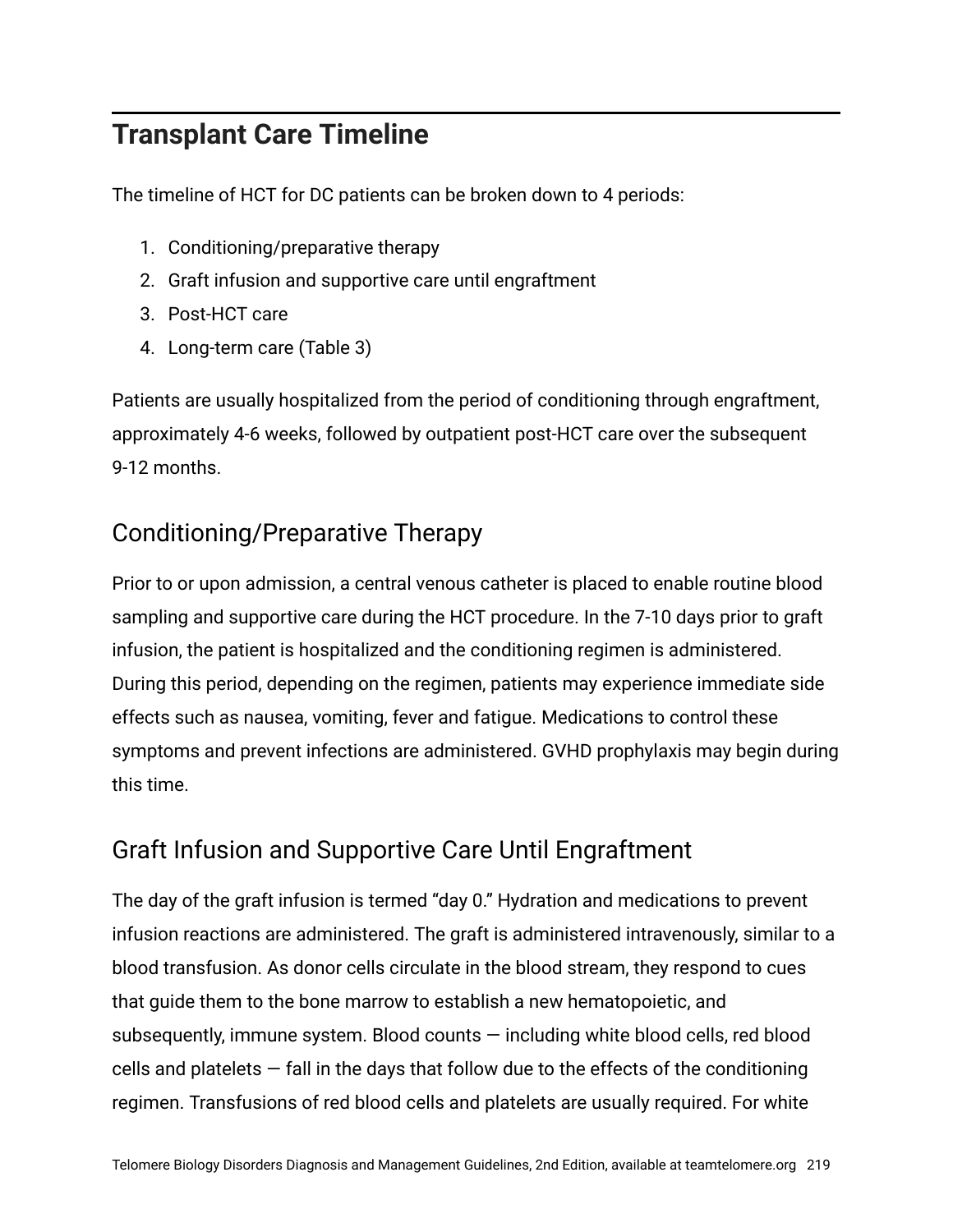blood cells, a medication called granulocyte-colony stimulating factor (G-CSF) to encourage efficient growth of new monocytes and neutrophils from the donor stem cells may be provided. Pain management for oral mucosal breakdown (mucositis) and nutritional support are usually required during this phase of HCT; however, with some RIC regimens used for DC, the severity of these symptoms is decreased.

In the subsequent weeks, patients are monitored closely for signs of complications such as infections, organ dysfunction, metabolic disturbances, vascular leak, and acute GVHD. Medications for GVHD and infection prophylaxis continue to be administered. The conditioning regimen can damage endothelial cells which line blood vessels throughout the body [41]. In some cases damaged endothelial cells accumulate, blocking blood flow through the liver causing veno-occlusive disease (VOD) [42]. Symptoms include abdominal pain, particularly in the location of the liver, weight gain/fluid retention, and jaundice (increased bilirubin on liver blood labs). Damaged endothelial cells can additionally block small blood vessels called capillaries in organs such as the kidneys, small bowel and lungs — consuming platelets, activating a portion of the immune system called complement, and shearing red blood cells trying to pass. This latter constellation is called transplant-associated thrombotic microangiopathy (TA-TMA) [43]. Signs/symptoms can include high blood pressure, anemia, thrombocytopenia, acute renal insufficiency, and mental status changes, among others. Both VOD and TA-TMA have targeted therapies should they be needed.

Neutrophil engraftment is defined as recovery of ANC to  $\geq 500$  cells/mm<sup>3</sup> for three days, and usually occurs between days 14 and 35 after graft infusion. Timing of neutrophil engraftment is associated with the stem cell donor source, cell dose, and occurrence of any complications that may delay hematopoiesis. Each cell type has a unique timeframe for development from stem cell differentiation to maturity and release into circulation. Because of these differences, red blood cell and platelet transfusion dependence may continue even after neutrophil engraftment. Unfortunately, some patients experience graft failure after HCT, either through active rejection of the donor cells by the patient's immune system or loss of the graft related to active infection or problems in the bone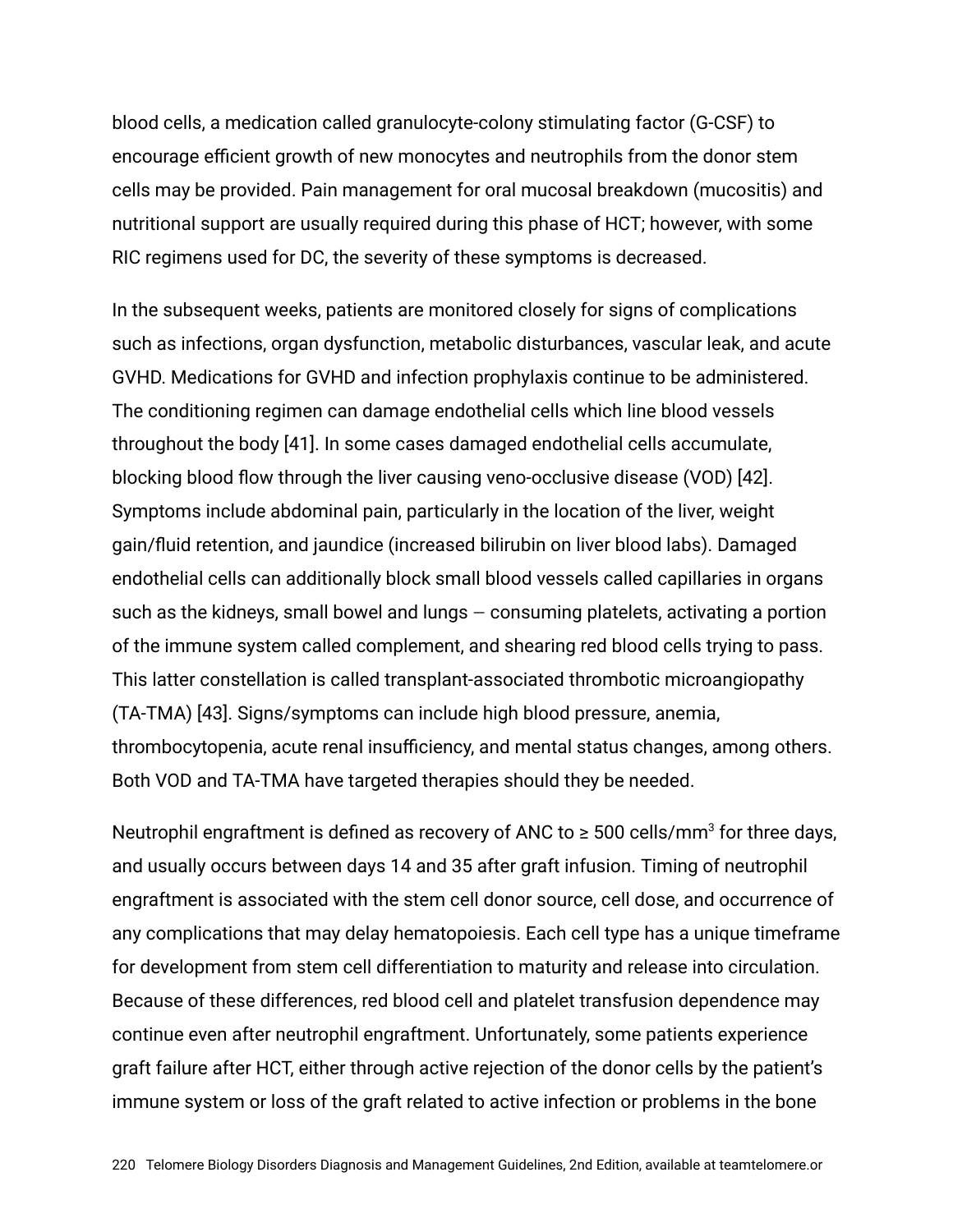marrow niche, or stem cell home [44]. Efforts to avoid graft failure include optimal HLA-matching, providing adequate stem cell dose, adequately targeting the patient's immune system during conditioning, and screening for circulating anti-HLA antibodies in the patient before HCT. Graft failure can occur early or late after transplant, with late or secondary graft failure arising after neutrophil engraftment had previously been demonstrated. In some cases, a patient's own stem cells can recover providing a safety net of hematopoiesis. However, in the majority, graft failure is accompanied by neutropenia and requires new or additional stem cells for recovery and survival.

#### Post-HCT Care

Patients are discharged from the hospital after neutrophil engraftment if: (1) there are no signs of infection or significant organ dysfunction, (2) they are able to maintain adequate hydration, nutrition and symptom control, and (3) an appropriate outpatient care management plan is in place. To reduce the risk of infections, patients are restricted from social contacts for 6-12 months after HCT, including work/school and participation in crowded indoor functions. The first 100 days after transplant are considered the highest risk time period for HCT-related complications. Patients may need to relocate temporarily to be in close proximity to a transplant center. Clinic visits are typically multiple times per week to administer medications and/or transfusions, and to assess for infection, graft function, GVHD, medication toxicity, metabolic derangements, and other post-HCT complications. If the patient is doing well after this period, the central venous catheter may be removed, and clinic visits may decrease in frequency. If the patient has traveled to a transplant center for HCT, care may be transitioned to providers closer to the patient's home, depending on several factors.

Immunosuppressive medications to prevent GVHD and infection prophylaxis are usually reduced or eliminated after 6-9 months, depending on the regimen, the patient's clinical status, and the transplant center's practice. In an ideal scenario, by one-year post-HCT, the patient will have discontinued almost all transplant-related medications, will be independent of transfusions, and resumed normal activities at home, school, or work. At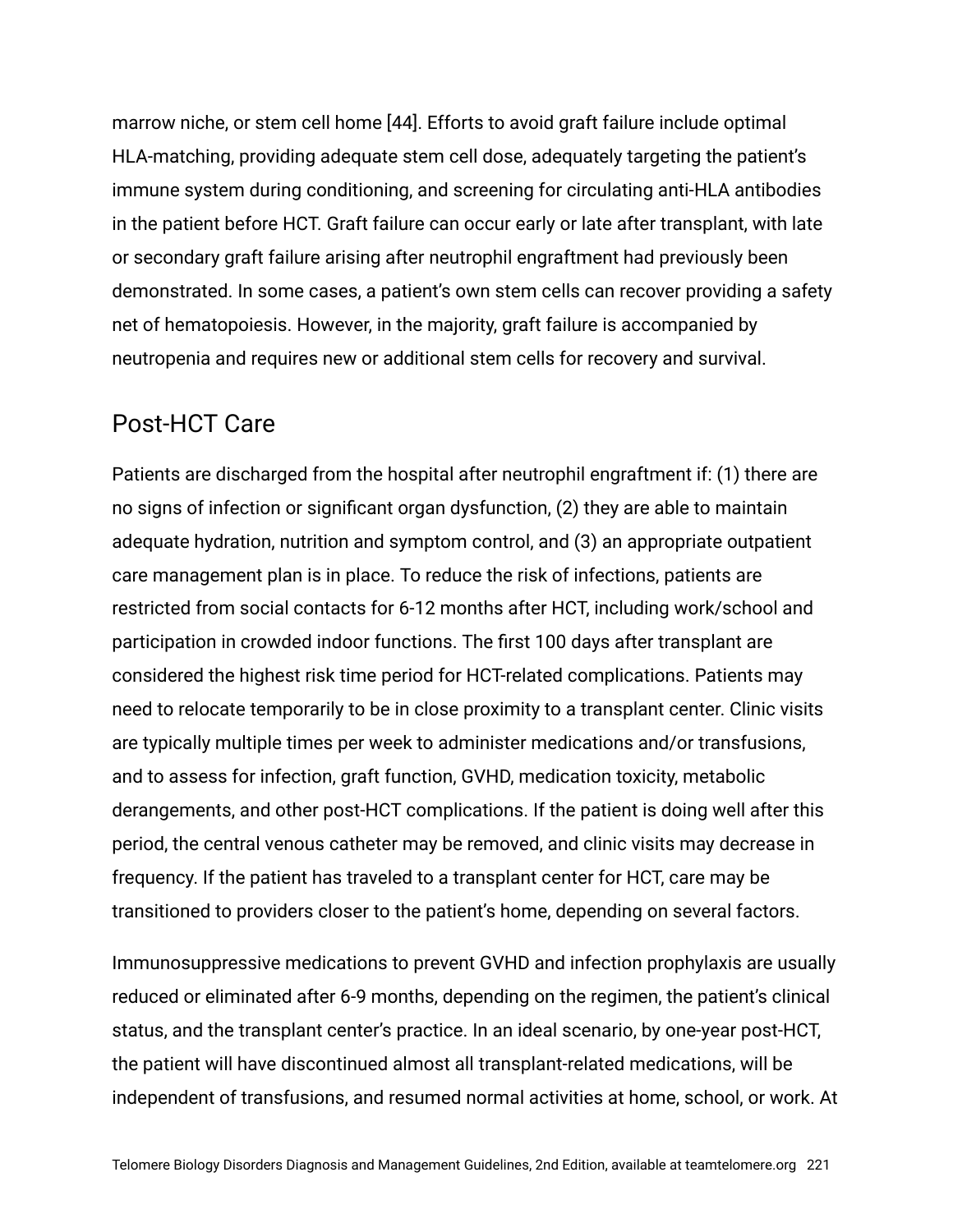this time re-immunization can also start, as the transplant process will cause most patients to lose the protective effect of their previous immunizations.

The timing for discontinuation of immunosuppression to prevent GVHD, infectious prophylaxis, and re-immunization rely on knowledge of immune recovery after HCT [45]. Most lymphocytes live for a week to a few months. Therefore, donor lymphocytes present in the graft that may recognize the patient's body as foreign and cause GVHD, if adequately controlled, will have died by 6 months after HCT. This allows for discontinuation of immunosuppression. At the same time, the donor stem cells in the patient's bone marrow give rise to a new immune system, with specific cell populations recovering at different times following HCT [46]. Innate immune cells, early responders to infection and tissue damage, such as neutrophils and natural killer (NK) cells recover fastest, providing protection from some bacteria and fungi. Lymphocytes, including the B cells which produce protective antibodies and T cells that both instruct B cells and respond to innate immune signals to help eliminate infection or damaged/abnormal patient cells, are slower to recover. T and B cells are particularly important for response to viral infections. T cell development is particularly time consuming [47], as precursor T cells must travel from the bone marrow to an organ in the chest called the thymus. In the thymus, these developing T cells are educated on "self" versus "foreign" before being allowed to circulate to prevent autoimmunity. Many T cell populations take 9-12 months to reach normal numbers in circulation. Recovery timing may vary based on HCT conditioning regimen and immunosuppression approach to prevent or treat GVHD. Adequate response to immunizations requires both T and B cells, hence the typical re-immunization initiation between 6-12 months post-HCT [48]. Live-attenuated vaccines are often delayed until 2 years after HCT to prevent possible vaccine-mediated infection [49].

The transplant physician or hematologist coordinating the patient's care should continue comprehensive surveillance for DC-related complications in the immediate post-transplant period. Several reports have documented the overlap of chronic GVHD symptoms and non-hematological manifestations of DC [50-52], including oral mucosal,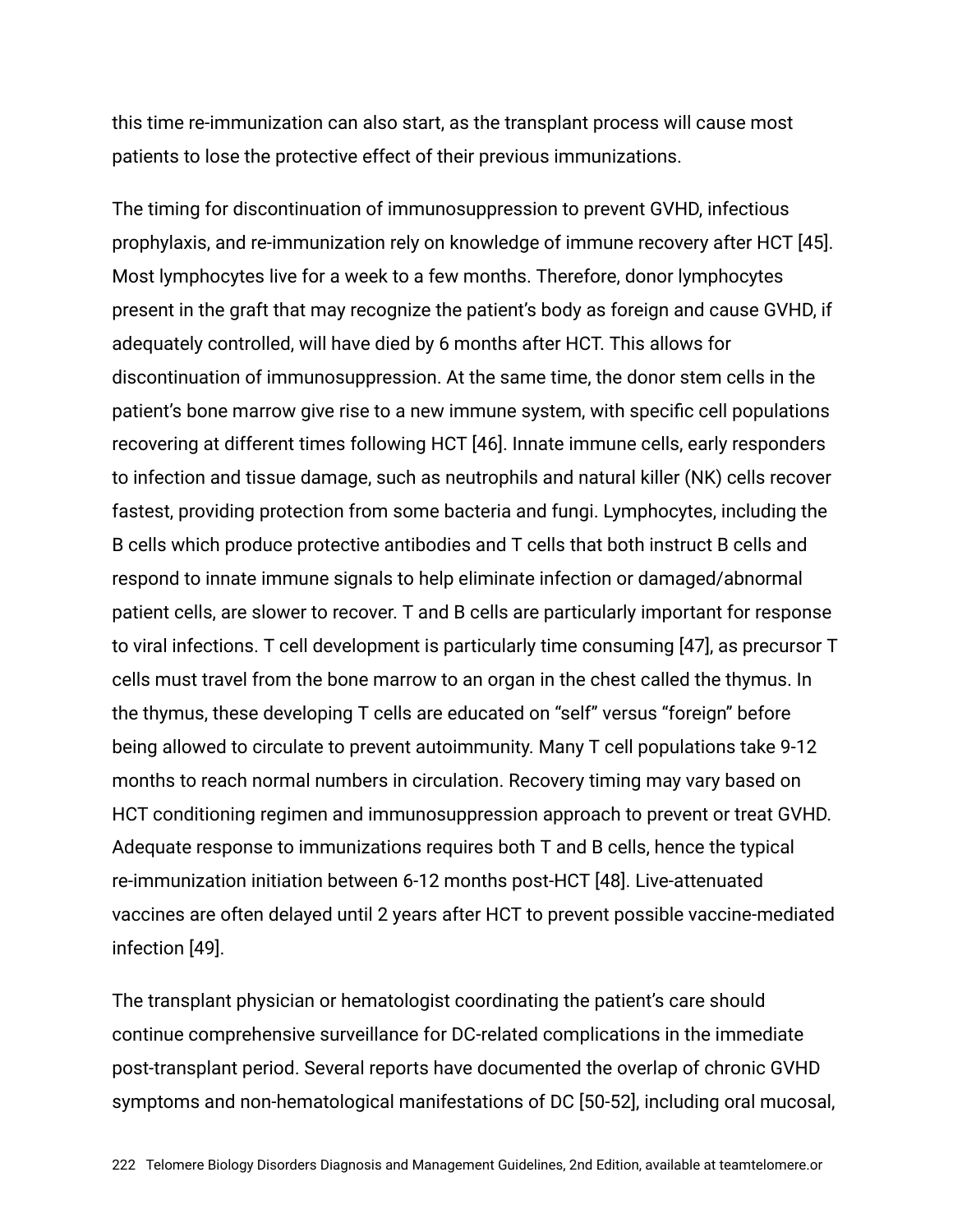skin, and hair changes, musculoskeletal abnormalities, and lung disease. In some cases of presumed idiopathic aplastic anemia, these manifestations have led to a diagnosis of DC in the months to years following HCT. Awareness and careful evaluation are required to discern between HCT-related complications that may require aggressive interventions such as corticosteroids, versus the natural progression of DC.

## Long-Term Care

Optimal care of all patients who have undergone HCT requires lifelong regular and comprehensive evaluation; late effects of the conditioning agents and immunosuppressive medications used in HCT, and complications, such as GVHD and infections, demand ongoing surveillance. There is increased concern for significant post-HCT sequelae in patients with DC given the nature of the underlying disease. Notably, HCT only addresses the hematopoietic and immune complications of DC. All other cell types of the body remain with short telomere lengths and associated risks. While there are concerns that transplant toxicity may expedite complications such as pulmonary fibrosis or development of malignancies, data to support or refute such concerns are lacking. Certainly HCT would not be expected to improve pulmonary outcomes, and pulmonary complications remain a predominant cause of late post-HCT mortality [15, 51].

DC patients should undergo regular, comprehensive multi-disciplinary evaluations with appropriate targeted testing in the years following HCT [53]. Late effects of alkylating agents and radiation include malignancy, fertility problems, and endocrine defects, to which DC patients are predisposed. Chronic GVHD and prolonged use of corticosteroids or other immunosuppressive therapies may exacerbate bone disease and magnify risk of malignancy in DC. Lung complications of HCT may decrease pulmonary reserve and accelerate respiratory decline in these patients. HCT late effects and their overlap with DC are listed in Table 3.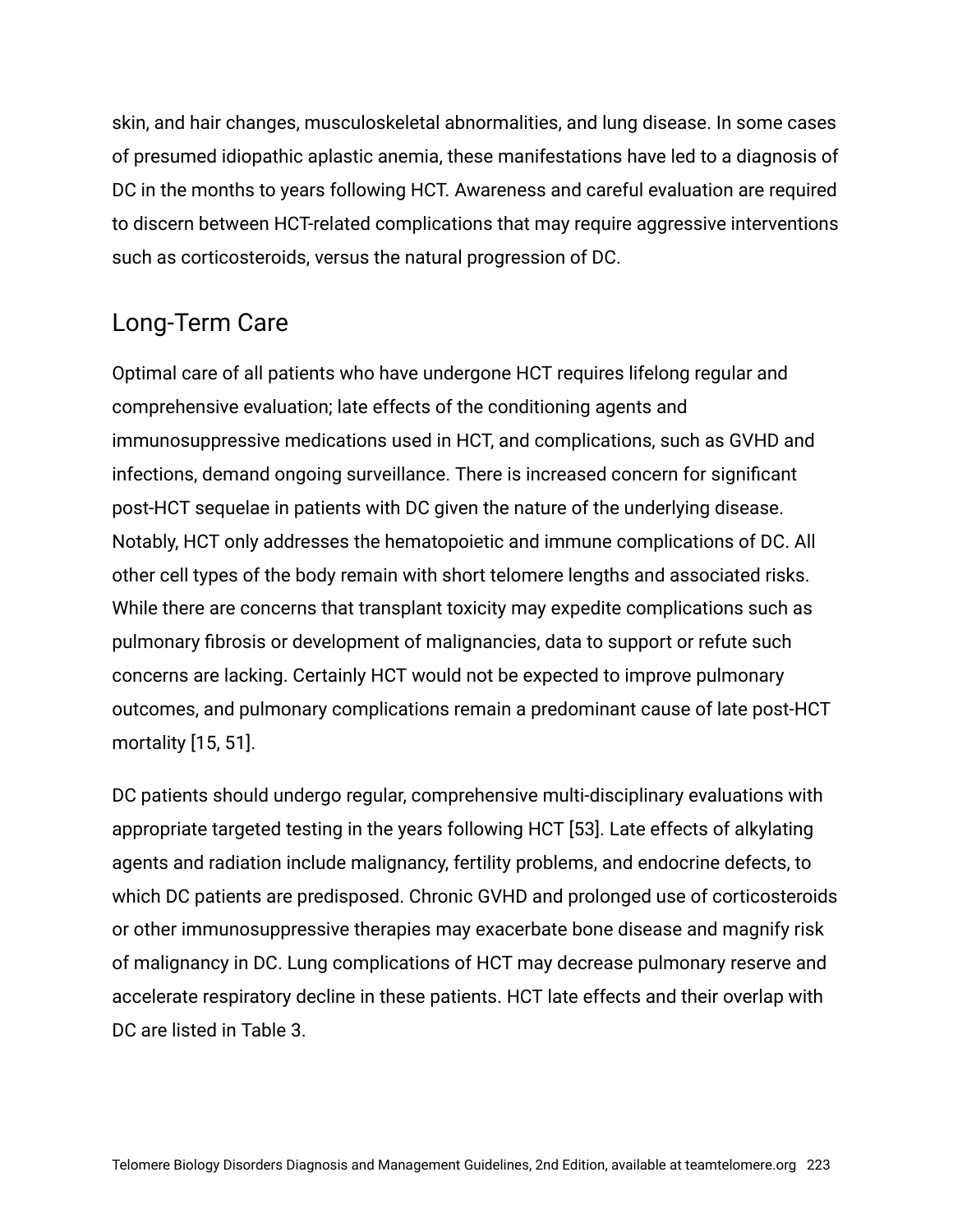**Table 3. Overlap between manifestations of DC and HCT late effects.**

|                                         | <b>DC</b>                                                                             | <b>HCT Late Effects</b>                                                                                                                     |
|-----------------------------------------|---------------------------------------------------------------------------------------|---------------------------------------------------------------------------------------------------------------------------------------------|
| <b>Hematology</b>                       | Bone marrow failure, iron<br>overload                                                 | Iron overload                                                                                                                               |
| <b>Dermatology</b>                      | Reticular pigmentation<br>changes, skin thickening, nail<br>changes                   | Chronic GVHD: rash, skin<br>thickening and tightening, nail<br>changes                                                                      |
| <b>Ophthalmology</b>                    | Tear duct obstruction, loss of<br>eyelashes                                           | Ocular GVHD and dry eyes,<br>cataracts                                                                                                      |
| Oral                                    | Leukoplakia, dental problems                                                          | Oral GVHD, dental problems                                                                                                                  |
| <b>Endocrine</b>                        | Skeletal defects, short stature,<br>hypogonadism                                      | Thyroid defects, growth<br>hormone deficiency, fertility<br>problems, hypogonadism,<br>metabolic syndrome                                   |
| <b>Pulmonary</b>                        | Fibrosis, arteriovenous<br>malformations                                              | Fibrosis, emphysema,<br>pulmonary infections,<br>idiopathic pneumonia<br>syndrome, chronic GVHD                                             |
| Gastroenterology                        | Esophageal stenosis,<br>enteropathy, enterocolitis,<br>cirrhosis, portal hypertension | Sequelae of gut GVHD,<br>infectious colitis                                                                                                 |
| Neurology,<br><b>Psychiatry, Social</b> | Development and psychiatric<br>disorders, quality of life issues                      | Neurocognitive defects,<br>post-traumatic stress disorder,<br>anxiety, depression, social<br>restrictions, quality of life<br><b>issues</b> |
| <b>Oncology</b>                         | MDS/leukemia, squamous cell<br>cancers of head/neck/mucosal<br>surfaces               | Secondary MDS/leukemia, skin,<br>and other cancers                                                                                          |

With HCT survival improving for DC patients, deliberate attention must be given to coordinating and facilitating ongoing multi-disciplinary care, preventing long-term complications, and optimizing quality of life. Patient encounters should include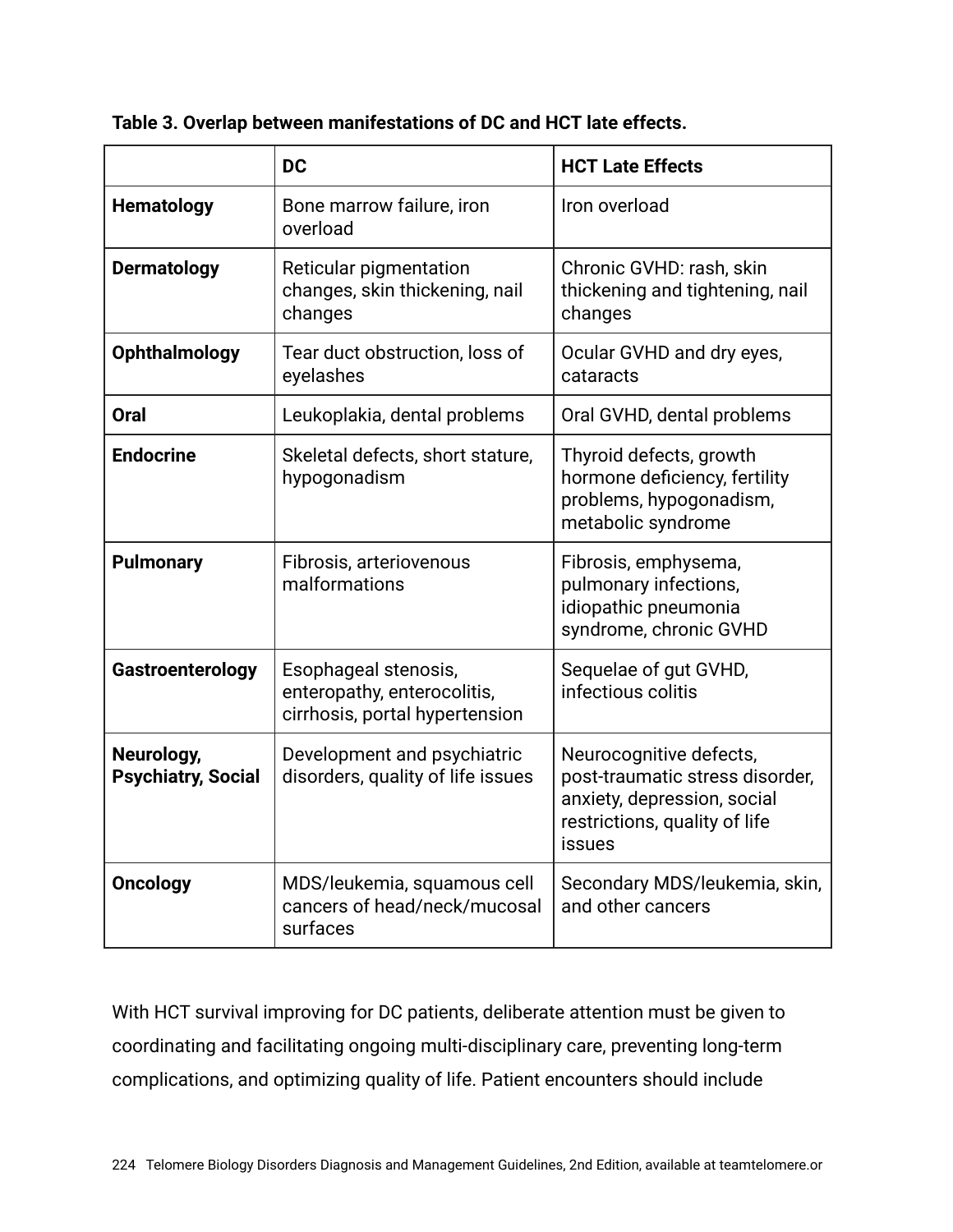counseling on a healthy lifestyle and avoidance of harmful habits such as smoking and excessive alcohol consumption, which may accelerate lung and liver disease. Similarly, patients should avoid the DNA damage conferred by ultraviolet radiation of unprotected sun exposure on the skin already prone to squamous cell carcinoma development. Human papillomavirus vaccination is encouraged given the contributions of this virus to head and neck squamous cell carcinoma. Ideally, to anticipate problems and intervene appropriately, post-HCT and long-term care of DC patients should be coordinated by a provider or combination of providers knowledgeable about both DC-related complications and the late effects of HCT. At minimum, post-HCT DC patients should undergo annual pulmonary function testing, blood test of liver function, and comprehensive exams for cancerous or pre-cancerous lesions (complete skin exam by a dermatologist, oral/head/neck exams by dentistry and ENT, and anorectal/vaginal exams by an internist, urologist, and/or gynecologist). Vascular malformations of the lung, liver, or gastrointestinal tract may also be present and require attention.

## **Challenges and Opportunities**

In 2022, through multi-center efforts, disease-specific approaches, and coordinated long-term multi-disciplinary care, improvements are being realized in HCT outcomes for patients with DC, demonstrating it to be an effective and feasible curative strategy for BMF. Ongoing challenges include tailoring HCT regimens for high-risk patients, such as those with allo-sensitization as they will have a higher risk of graft rejection, and those with significant DC-associated co-morbidities who may not tolerate RIC. As recognizing the diagnosis of an underlying TBD increases in adults with MDS and leukemia, who suffer high treatment-related mortality from conventional HCT approaches [54, 55], there is also a pressing need for pre-emptive strategies and/or trials of alternative conditioning agents. To this end, in the last several years, gene therapy has advanced in several non-malignant conditions. Genetic modification, replacement or repair of blood cells using viral transduction, CRISPR/Cas9 and/or base editing can be seen on the horizon for DC. The successful demonstration of safety and efficacy using autologous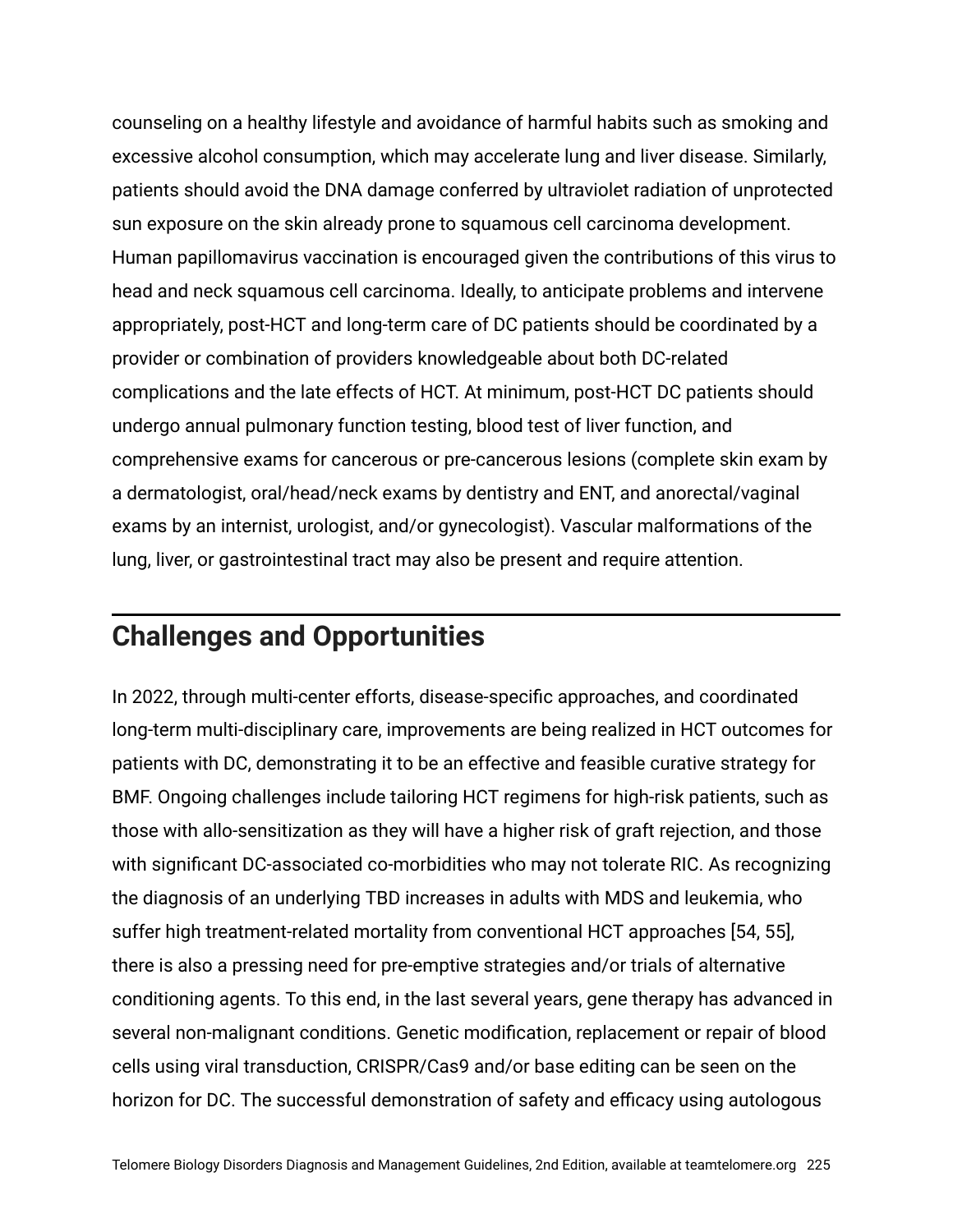gene therapy would drive pre-emptive strategies to prevent MDS/leukemia in DC, albeit with the risk that residual uncorrected cells might transform. Advances will also be needed to reach organs and tissues other than the blood affected in DC patients. Alongside genetic approaches, novel conditioning agents such as antibodies against CD45 or CD117 are being developed to avoid non-targeted cellular cytotoxicity, which could be of particular benefit in DC/TBD patients. One can expect trials of all of the above strategies in the coming years, in hopes of fundamentally changing the experience and outcomes of hematologic complications in DC/TBD.

## **Acknowledgement**

We are grateful to the Fanconi Anemia Research Foundation for permission to reprint material from "Fanconi Anemia: Guidelines for Diagnosis and Management" (3rd Edition, 2008).

## **References**

- 1. Mahmoud HK, Schaefer UW, Schmidt CG, Becher R, Götz GF, Richter HJ. Marrow transplantation for pancytopenia in dyskeratosis congenita. *Blut*. 1985;51(1):57-60.
- 2. Berthou C, Devergie A, D'Agay MF, et al. Late vascular complications after bone marrow transplantation for dyskeratosis congenita. *Br J Haematol*. 1991;79(2):335-336.
- 3. Chessells JM, Harper J. Bone marrow transplantation for dyskeratosis congenita. *Br J Haematol*. 1992;81(2):314.
- 4. Dokal I, Bungey J, Williamson P, Oscier D, Hows J, Luzzatto L. Dyskeratosis congenita fibroblasts are abnormal and have unbalanced chromosomal rearrangements. *Blood*. 1992;80(12):3090-3096.
- 5. Phillips RJ, Judge M, Webb D, Harper JI. Dyskeratosis congenita: delay in diagnosis and successful treatment of pancytopenia by bone marrow transplantation. *Br J Dermatol*. 1992;127(3):278-280.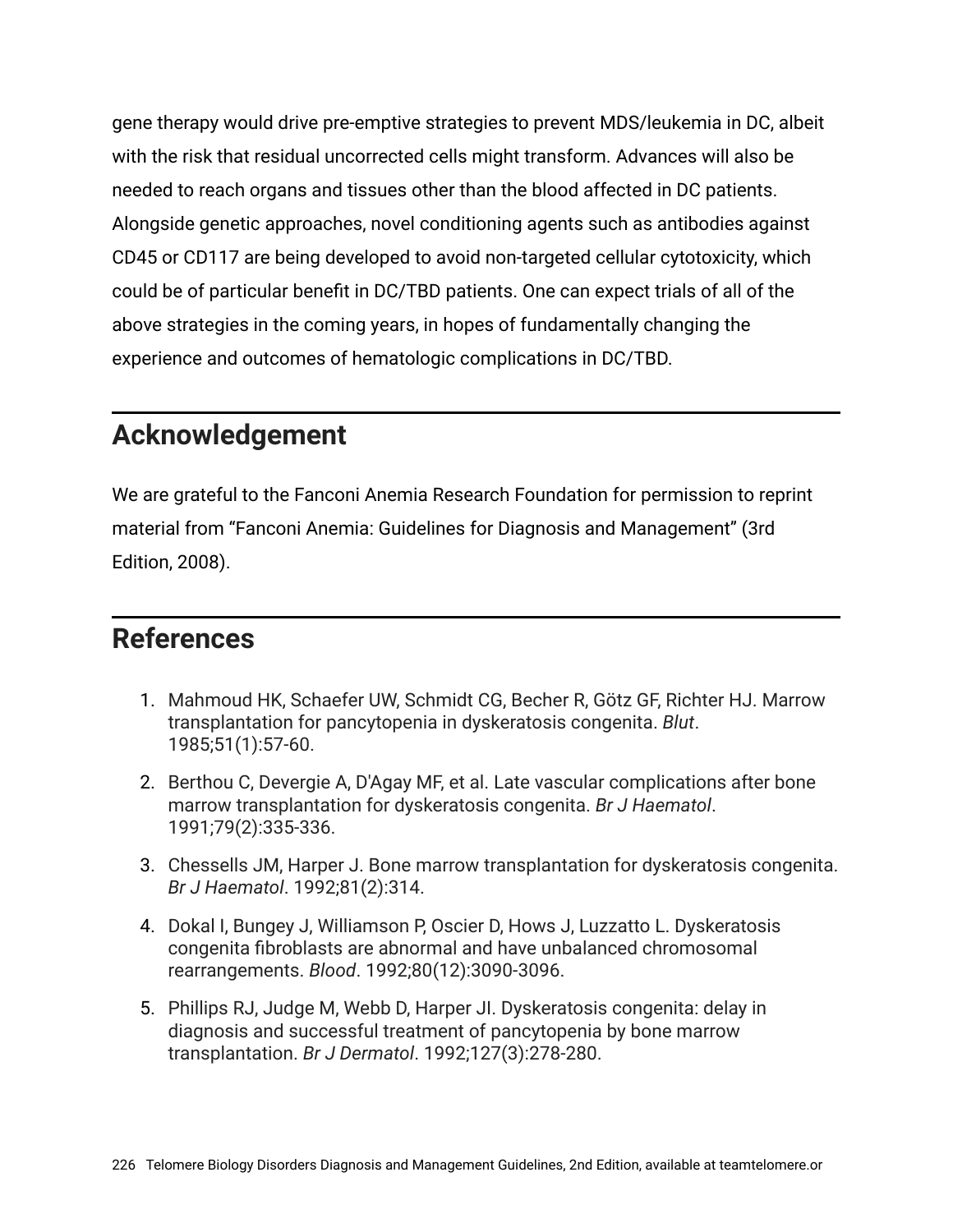- 6. Langston AA, Sanders JE, Deeg HJ, et al. Allogeneic marrow transplantation for aplastic anaemia associated with dyskeratosis congenita. *Br J Haematol*. 1996;92(3):758-765.
- 7. Yabe M, Yabe H, Hattori K, et al. Fatal interstitial pulmonary disease in a patient with dyskeratosis congenita after allogeneic bone marrow transplantation. Bone Marrow Transplant. 1997;19(4):389-392.
- 8. Rocha V, Devergie A, Socié G, et al. Unusual complications after bone marrow transplantation for dyskeratosis congenita. *Br J Haematol*. 1998;103(1):243-248.
- 9. Ghavamzadeh A, Alimoghadam K, Nasseri P, Jahani M, Khodabandeh A, Ghahremani G. Correction of bone marrow failure in dyskeratosis congenita by bone marrow transplantation. *Bone Marrow Transplant*. 1999;23(3):299-301.
- 10.Lau YL, Ha SY, Chan CF, Lee AC, Liang RH, Yuen HL. Bone marrow transplant for dyskeratosis congenita. *Br J Haematol*. 1999;105(2):571.
- 11.Shaw PH, Haut PR, Olszewski M, Kletzel M. Hematopoietic stem-cell transplantation using unrelated cord-blood versus matched sibling marrow in pediatric bone marrow failure syndrome: one center's experience. *Pediatr Transplant*. 1999;3(4):315-321.
- 12.de la Fuente J, Dokal I. Dyskeratosis congenita: advances in the understanding of the telomerase defect and the role of stem cell transplantation. *Pediatr Transplant*. 2007;11(6):584-594.
- 13.Gadalla SM, Sales-Bonfim C, Carreras J, et al. Outcomes of allogeneic hematopoietic cell transplantation in patients with dyskeratosis congenita. *Biol Blood Marrow Transplant*. 2013;19(8):1238-1243.
- 14.Barbaro P, Vedi A. Survival after Hematopoietic Stem Cell Transplant in Patients with Dyskeratosis Congenita: Systematic Review of the Literature. *Biol Blood Marrow Transplant*. 2016;22(7):1152-1158.
- 15.Fioredda F, Iacobelli S, Korthof ET, et al. Outcome of haematopoietic stem cell transplantation in dyskeratosis congenita. *Br J Haematol*. 2018;183(1):110-118.
- 16.Socié G, Devergie A, Girinski T, et al. Transplantation for Fanconi's anaemia: long-term follow-up of fifty patients transplanted from a sibling donor after low-dose cyclophosphamide and thoraco-abdominal irradiation for conditioning. *Br J Haematol*. 1998;103(1):249-255.
- 17.Dietz AC, Orchard PJ, Baker KS, et al. Disease-specific hematopoietic cell transplantation: nonmyeloablative conditioning regimen for dyskeratosis congenita. *Bone Marrow Transplant*. 2011;46(1):98-104.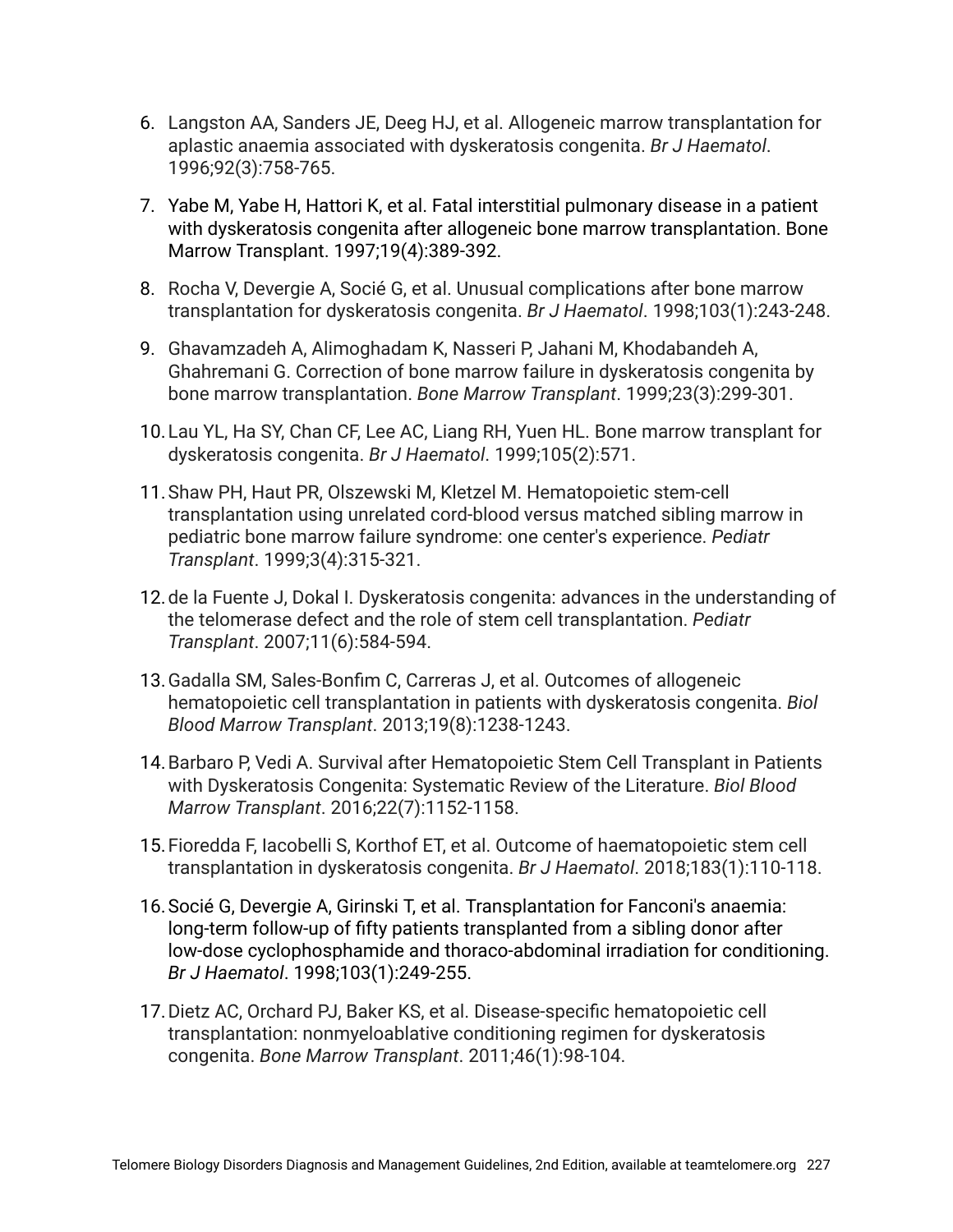- 18.Ayas M, Nassar A, Hamidieh AA, et al. Reduced intensity conditioning is effective for hematopoietic SCT in dyskeratosis congenita-related BM failure. *Bone Marrow Transplant*. 2013;48(9):1168-1172.
- 19.Cossu F, Vulliamy TJ, Marrone A, Badiali M, Cao A, Dokal I. A novel DKC1 mutation, severe combined immunodeficiency (T+B-NK- SCID) and bone marrow transplantation in an infant with Hoyeraal-Hreidarsson syndrome. *Br J Haematol*. 2002;119(3):765-768.
- 20.Dror Y, Freedman MH, Leaker M, et al. Low-intensity hematopoietic stem-cell transplantation across human leucocyte antigen barriers in dyskeratosis congenita. *Bone Marrow Transplant*. 2003;31(10):847-850.
- 21.Güngör T, Corbacioglu S, Storb R, Seger RA. Nonmyeloablative allogeneic hematopoietic stem cell transplantation for treatment of Dyskeratosis congenita. *Bone Marrow Transplant*. 2003;31(5):407-410.
- 22.Nishio N, Takahashi Y, Ohashi H, et al. Reduced-intensity conditioning for alternative donor hematopoietic stem cell transplantation in patients with dyskeratosis congenita. *Pediatr Transplant*. 2011;15(2):161-166.
- 23.Nobili B, Rossi G, De Stefano P, et al. Successful umbilical cord blood transplantation in a child with dyskeratosis congenita after a fludarabine-based reduced-intensity conditioning regimen. *Br J Haematol*. 2002;119(2):573-574.
- 24.Vuong LG, Hemmati PG, Neuburger S, et al. Reduced-intensity conditioning using fludarabine and antithymocyte globulin alone allows stable engraftment in a patient with dyskeratosis congenita. *Acta Haematol*. 2010;124(4):200-203.
- 25.Nelson AS, Marsh RA, Myers KC, et al. A Reduced-Intensity Conditioning Regimen for Patients with Dyskeratosis Congenita Undergoing Hematopoietic Stem Cell Transplantation. *Biol Blood Marrow Transplant*. 2016;22(5):884-888.
- 26.Agarwal S, Myers KC, Antin JH, et al. Hematopoietic Cell Transplantation without Radiation or DNA Alkylating Agents in Bone Marrow Failure with Short Telomeres. *Bone Marrow Transplant*. 2019;54:29-30.
- 27.Fioredda F, Iacobelli S, van Biezen A, et al. Stem cell transplantation in severe congenital neutropenia: an analysis from the European Society for Blood and Marrow Transplantation. *Blood*. 2015;126(16):1885-1970.
- 28.Mehta PA, Davies SM, Leemhuis T, et al. Radiation-free, alternative-donor HCT for Fanconi anemia patients: results from a prospective multi-institutional study. *Blood*. 2017;129(16):2308-2315.
- 29.Sabloff M, Chandy M, Wang Z, et al. HLA-matched sibling bone marrow transplantation for β-thalassemia major. *Blood*. 2011;117(5):1745-1750.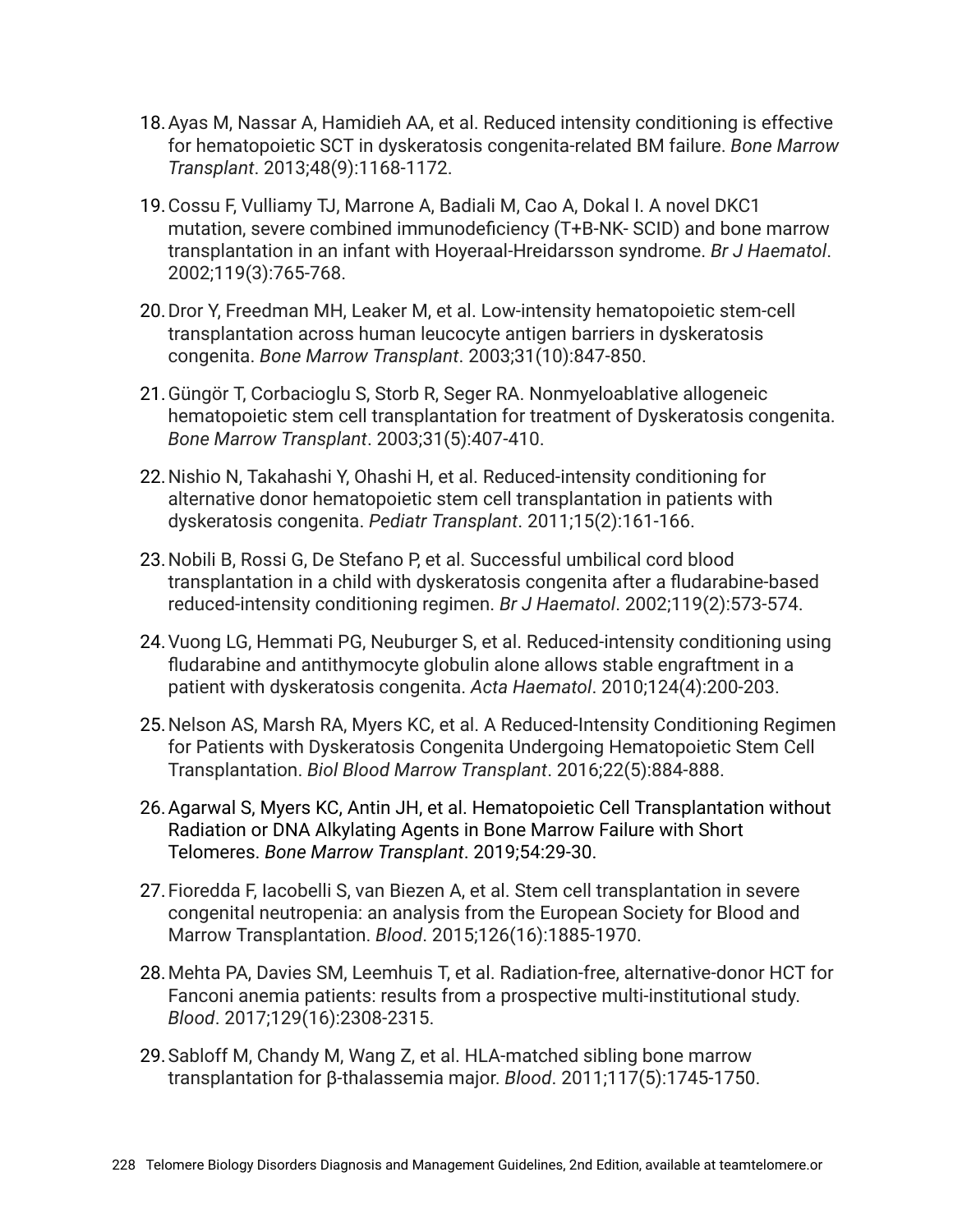- 30.Dokal I. Dyskeratosis congenita in all its forms. *Br J Haematol*. 2000;110(4):768-779.
- 31.Alter BP, Giri N, Savage SA, Rosenberg PS. Cancer in dyskeratosis congenita. *Blood*. 2009;113(26):6549-6557.
- 32.Fogarty PF, Yamaguchi H, Wiestner A, et al. Late presentation of dyskeratosis congenita as apparently acquired aplastic anaemia due to mutations in telomerase RNA. *Lancet*. 2003;362(9396):1628-1630.
- 33.Diaz de Leon A, Cronkhite JT, Katzenstein AL, et al. Telomere lengths, pulmonary fibrosis and telomerase (TERT) mutations. *PLoS One*. 2010;5(5):e10680.
- 34.Algeri M, Comoli P, Strocchio L, et al. Successful T-cell-depleted haploidentical hematopoietic stem cell transplantation in a child with dyskeratosis congenita after a fludarabine-based conditioning regimen. *J Pediatr Hematol Oncol*. 2015;37(4):322-326.
- 35.Bhattacharyya R, Tan AM, Chan MY, Jamuar SS, Foo R, Iyer P. TCR αβ and CD19-depleted haploidentical stem cell transplant with reduced intensity conditioning for Hoyeraal-Hreidarsson syndrome with RTEL1 mutation. *Bone Marrow Transplant*. 2016;51(5):753-754.
- 36.Gragert L, Eapen M, Williams E, et al. HLA match likelihoods for hematopoietic stem-cell grafts in the U.S. registry. *N Engl J Med*. 2014;371(4):339-348.
- 37.Satty, AM, Klein E, Mauguen A, et al. T-Cell Depleted Allogeneic Hematopoietic Stem Cell Transplantation for the Treatment of Patients with Fanconi Anemia and MDS/AML at a Single Institution. *Transplantation and Cellular Therapy*. 2021;27: S425-S426.
- 38.Mussetti A, Kernan NA, Prockop SE, et al. Allogeneic hematopoietic stem cell transplantation for nonmalignant hematologic disorders using chemotherapy-only cytoreductive regimens and T-cell-depleted grafts from human leukocyte antigen-matched or -mismatched donors. *Pediatr Hematol Oncol*. 2016;33(6):347-358.
- 39.Bonfim C, Ribeiro L, Nichele S, et al. Haploidentical Bone Marrow Transplantation with Post-Transplant Cyclophosphamide for Children and Adolescents with Fanconi Anemia. *Biol Blood Marrow Transplant*. 2017;23(2):310-317.
- 40.Thakar MS, Bonfim C, Walters MC, et al. Dose-adapted post-transplant cyclophosphamide for HLA-haploidentical transplantation in Fanconi anemia. *Bone Marrow Transplant*. 2017;52(4):570-573.
- 41.Hildebrandt GC, Chao N. Endothelial cell function and endothelial-related disorders following haematopoietic cell transplantation. *Br J Haematol*. 2020;190(4):508-519.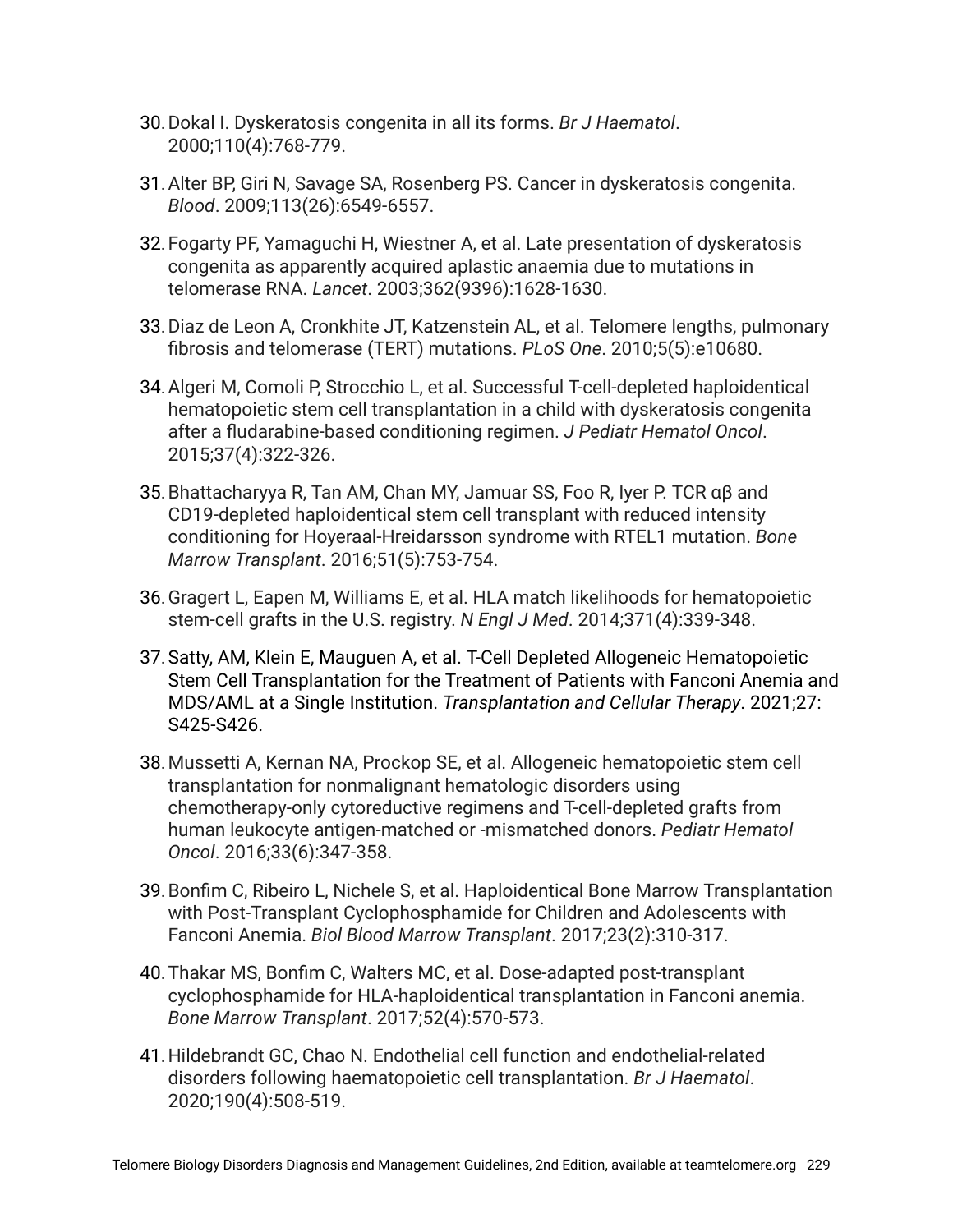- 42.Cairo MS, Cooke KR, Lazarus HM, Chao N. Modified diagnostic criteria, grading classification and newly elucidated pathophysiology of hepatic SOS/VOD after haematopoietic cell transplantation. *Br J Haematol*. 2020;190(6):822-836.
- 43.Jodele S. Complement in Pathophysiology and Treatment of Transplant-Associated Thrombotic Microangiopathies. *Semin Hematol*. 2018;55(3):159-166.
- 44.Locatelli F, Lucarelli B, Merli P. Current and future approaches to treat graft failure after allogeneic hematopoietic stem cell transplantation. *Expert Opin Pharmacother*. 2014;15(1):23-36.
- 45.van den Brink MR, Velardi E, Perales MA. Immune reconstitution following stem cell transplantation. *Hematology Am Soc Hematol Educ Program*. 2015;2015:215-219.
- 46.Bhatt ST, Bednarski JJ. Immune Reconstitution in Pediatric Patients Following Hematopoietic Cell Transplant for Non-malignant Disorders. *Front Immunol*. 2020;11:1988.
- 47.Dekker L, de Koning C, Lindemans C, Nierkens S. Reconstitution of T Cell Subsets Following Allogeneic Hematopoietic Cell Transplantation. *Cancers (Basel)*. 2020;12(7):1974. Published 2020 Jul 20.
- 48.Kamboj M, Shah MK. Vaccination of the Stem Cell Transplant Recipient and the Hematologic Malignancy Patient. *Infect Dis Clin North Am*. 2019;33(2):593-609.
- 49.Tomblyn M, Chiller T, Einsele H, et al. Guidelines for preventing infectious complications among hematopoietic cell transplantation recipients: a global perspective [published correction appears in Biol Blood Marrow Transplant. 2010 Feb;16(2):294. Boeckh, Michael A [corrected to Boeckh, Michael J]]. *Biol Blood Marrow Transplant*. 2009;15(10):1143-1238.
- 50.Ling NS, Fenske NA, Julius RL, Espinoza CG, Drake LA. Dyskeratosis congenita in a girl simulating chronic graft-vs-host disease. *Arch Dermatol*. 1985;121(11):1424-1428.
- 51.Treister N, Lehmann LE, Cherrick I, Guinan EC, Woo SB. Dyskeratosis congenita vs. chronic graft versus host disease: report of a case and a review of the literature. *Oral Surg Oral Med Oral Pathol Oral Radiol Endod*. 2004;98(5):566-571.
- 52.Ivker RA, Woosley J, Resnick SD. Dyskeratosis congenita or chronic graft-versus-host disease? A diagnostic dilemma in a child eight years after bone marrow transplantation for aplastic anemia. *Pediatr Dermatol*. 1993;10(4):362-365.